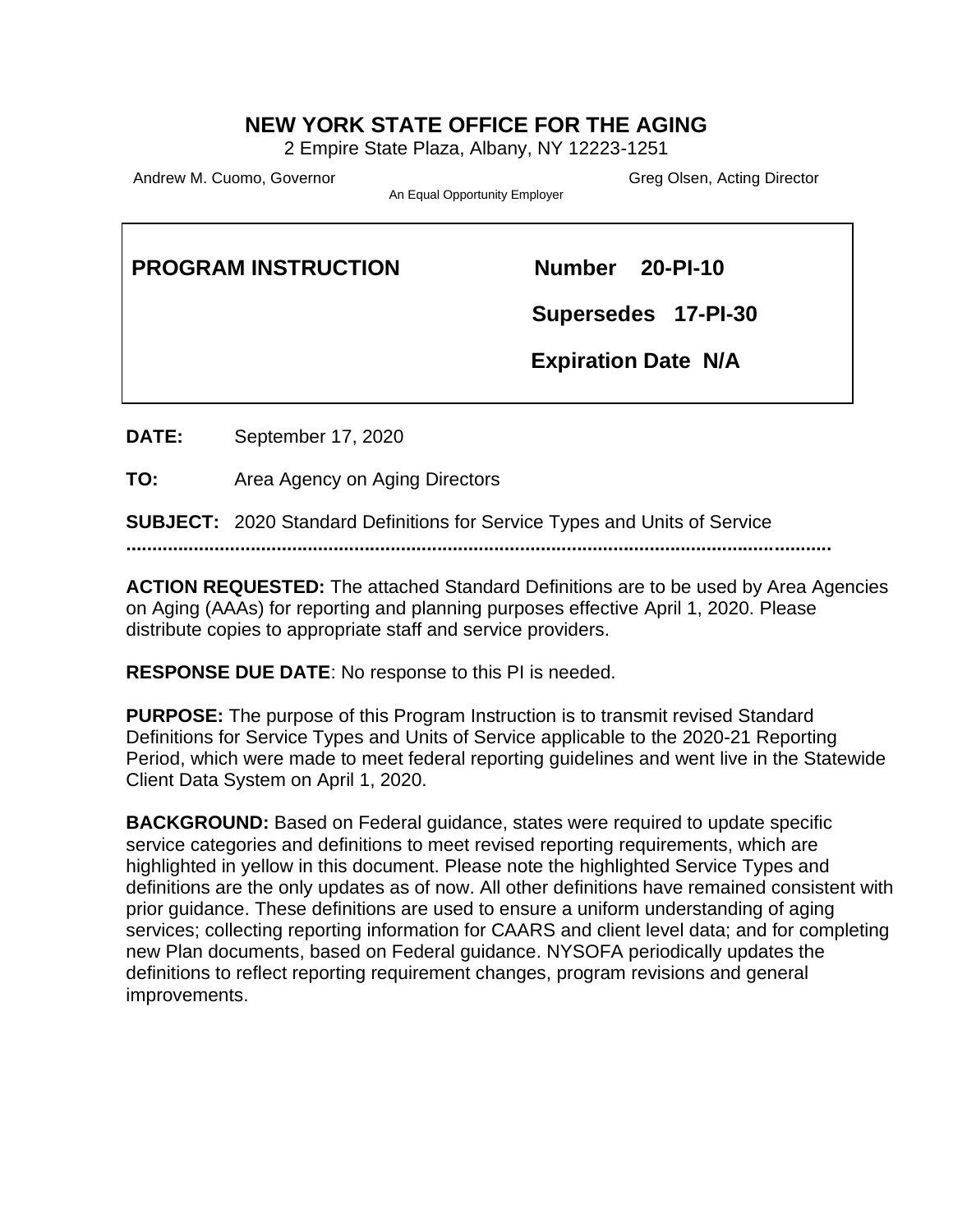| <b>PROGRAMS AFFECTED:</b> $\boxtimes$ Title III-B $\boxtimes$ Title III-C-1 $\boxtimes$ Title III-C-2 |  |                                                                                               |  |
|-------------------------------------------------------------------------------------------------------|--|-----------------------------------------------------------------------------------------------|--|
|                                                                                                       |  | $\boxtimes$ Title III-D $\boxtimes$ Title III-E $\boxtimes$ CSE $\boxtimes$ WIN $\Box$ Energy |  |
|                                                                                                       |  | $\boxtimes$ EISEP $\boxtimes$ NSIP $\Box$ Title V $\Box$ HIICAP $\Box$ LTCOP                  |  |
| $\boxtimes$ Other                                                                                     |  |                                                                                               |  |

**CONTACT PERSON:** Aging Services Representative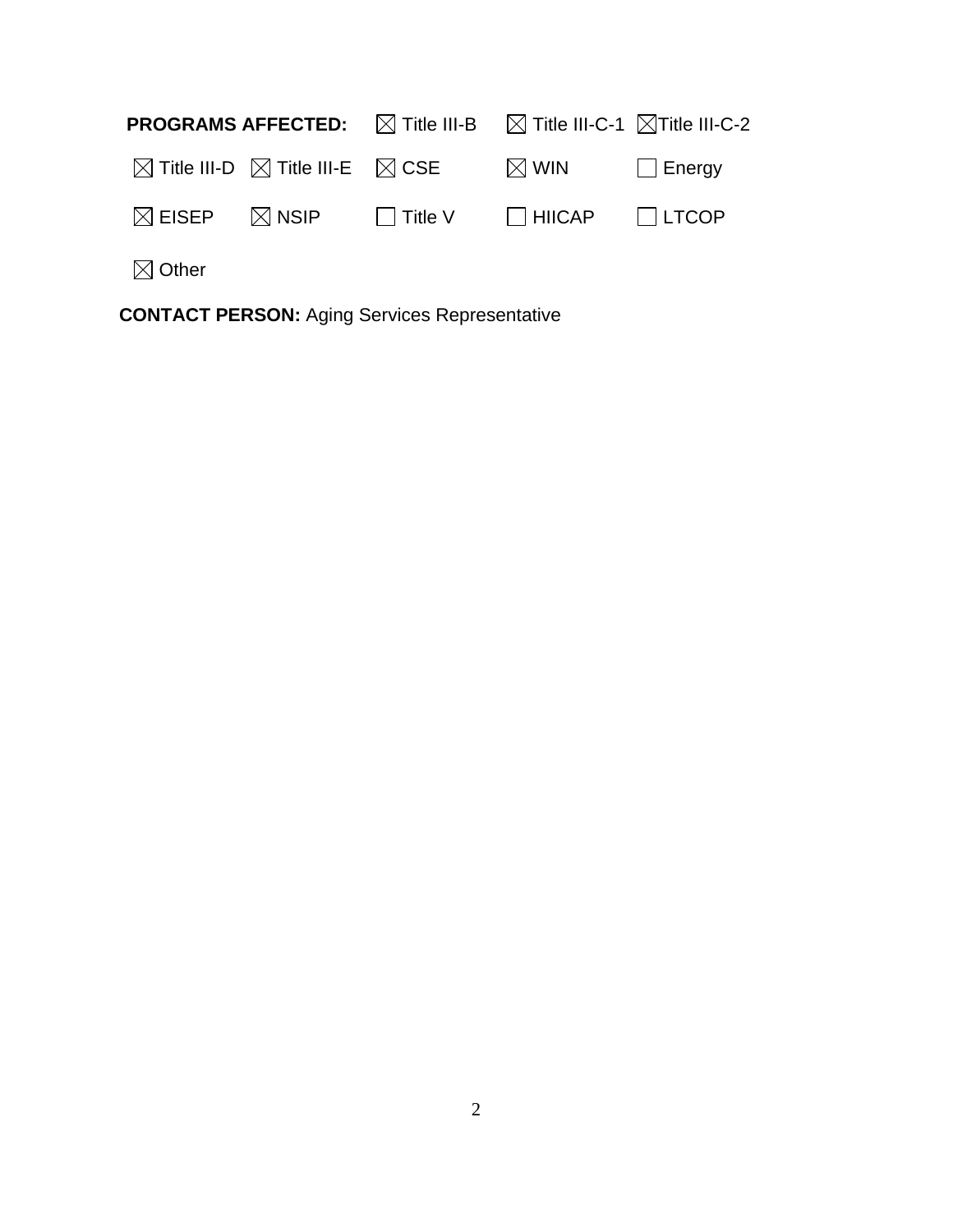# **STANDARD DEFINITIONS OF SERVICE**

**Definitions for other program items may be found in the Glossary section of the Reporting Guide CAARS and Client Data** 

## **April 2020 New Service Types**

| <b>SERVICE</b><br><b>NAME</b>       | <b>Adult Day Services</b>                                                                                                                                                                                                                                                                                                                                                                                                                                                                                                                                                                      |
|-------------------------------------|------------------------------------------------------------------------------------------------------------------------------------------------------------------------------------------------------------------------------------------------------------------------------------------------------------------------------------------------------------------------------------------------------------------------------------------------------------------------------------------------------------------------------------------------------------------------------------------------|
| <b>SERVICE</b><br><b>DEFINITION</b> | <b>Adult Day Services (Social Adult Day and Adult Day Health)</b>                                                                                                                                                                                                                                                                                                                                                                                                                                                                                                                              |
|                                     | There are two types of adult day services (ADS) – social adult day services<br>(SADS) which do not include a medical component in the program and is regulated<br>by the NYS Office for the Aging when funded with aging funds, and adult day<br>health care (ADH) which includes a medical component and is regulated by the<br>NYS Department of Health.                                                                                                                                                                                                                                     |
|                                     | <b>Social Adult Day Services</b><br>A structured, comprehensive program which provides functionally impaired<br>individuals with socialization, supervision and monitoring, personal care and<br>nutrition in a protective setting during any part of the day, but for less than a 24-hour<br>period. Additional services may include and are not limited to maintenance and<br>enhancement of daily living skills, transportation, caregiver assistance and case<br>coordination and assistance. Programs must meet the NYSOFA Regulations for<br>Social Day Care (Title 9, section 6654.20). |
|                                     | <b>Adult Day Health Care</b><br>Health care services and activities provided to a group of registrants with functional<br>impairments to maintain their health status and enable them to remain in the<br>community. Programs are located at a licensed residential health care facility or<br>an extension site. Programs are approved by the NYS Department of Health.<br>(Note: regulations prohibit the use of EISEP funding for adult day health care.)                                                                                                                                   |
| <b>UNIT OF</b><br><b>SERVICE</b>    | One hour of service                                                                                                                                                                                                                                                                                                                                                                                                                                                                                                                                                                            |
| <b>FUNDING</b><br><b>SOURCES</b>    | Title III-B, Title III-E, EISEP (Only for SADS), CSE, Other                                                                                                                                                                                                                                                                                                                                                                                                                                                                                                                                    |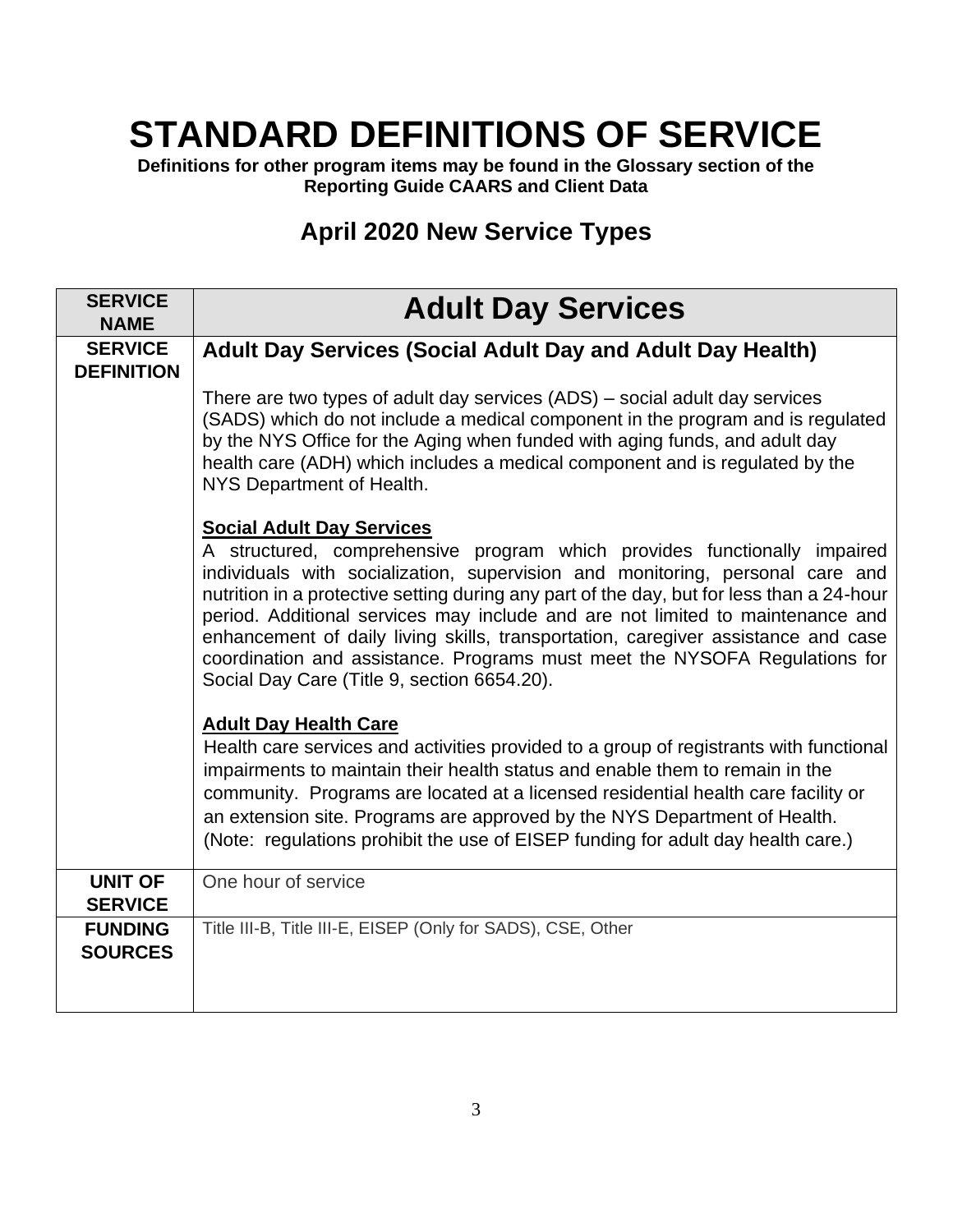| <b>SERVICE</b><br><b>NAME</b>       | <b>Assisted Transportation</b>                                                                                                                       |
|-------------------------------------|------------------------------------------------------------------------------------------------------------------------------------------------------|
| <b>SERVICE</b><br><b>DEFINITION</b> | Assistance and transportation, including escort, to a person who has difficulties<br>(physical or cognitive) using regular vehicular transportation. |
| <b>UNIT OF</b><br><b>SERVICE</b>    | Each one-way trip                                                                                                                                    |
| <b>FUNDING</b><br><b>SOURCES</b>    | Title III-B, Title IIIC-1, Title III-E, EISEP, CSE, CSI, WIN, Other                                                                                  |

| <b>SERVICE</b><br><b>NAME</b> | <b>Transportation</b>                                                             |
|-------------------------------|-----------------------------------------------------------------------------------|
| <b>SERVICE</b>                | Transportation from one location to another. Does not include any other activity. |
| <b>DEFINITION</b>             |                                                                                   |
| <b>UNIT OF</b>                | One unit for each one-way trip per person                                         |
| <b>SERVICE</b>                |                                                                                   |
| <b>FUNDING</b>                | Title III-B, Title IIIC-1, Title III-E, EISEP, CSE, CSI, WIN, Other               |
| <b>SOURCES</b>                |                                                                                   |

| <b>SERVICE</b><br><b>NAME</b>       | <b>Case Management</b>                                                                                                                                                                                                                                                                                                                                                                                                                                                                                                                                                                                |
|-------------------------------------|-------------------------------------------------------------------------------------------------------------------------------------------------------------------------------------------------------------------------------------------------------------------------------------------------------------------------------------------------------------------------------------------------------------------------------------------------------------------------------------------------------------------------------------------------------------------------------------------------------|
| <b>SERVICE</b><br><b>DEFINITION</b> | A comprehensive process that helps older persons with diminished functioning<br>capacity, and/or their caregivers, gain access to and coordinate appropriate<br>services, benefits and entitlements. Case Management consists of assessment<br>and reassessment, care planning, arranging for services, follow-up and monitoring<br>at least every two months and discharge. These activities must be provided by or<br>under the direction of the designated case manager or case manager supervisor.                                                                                                |
|                                     | Note: please see CAARS instructions regarding the acceptability of reporting<br>assessments for those seeking/receiving home delivered meals as the only<br>community based long term care service they will receive.                                                                                                                                                                                                                                                                                                                                                                                 |
|                                     | Case Management activities for clients receiving community-based long term care<br>services:<br>A comprehensive MDS-compliant assessment is the collection of<br>information about a person's situation and functioning, and that of his/her<br>caregivers, which allows identification of the person's specific strengths and<br>needs in the major functional areas.<br>A care plan is a formal agreement between the client and case manager<br>and, if appropriate, the client's caregivers regarding client strengths and<br>problems, goals and the services to be pursued in support of goals. |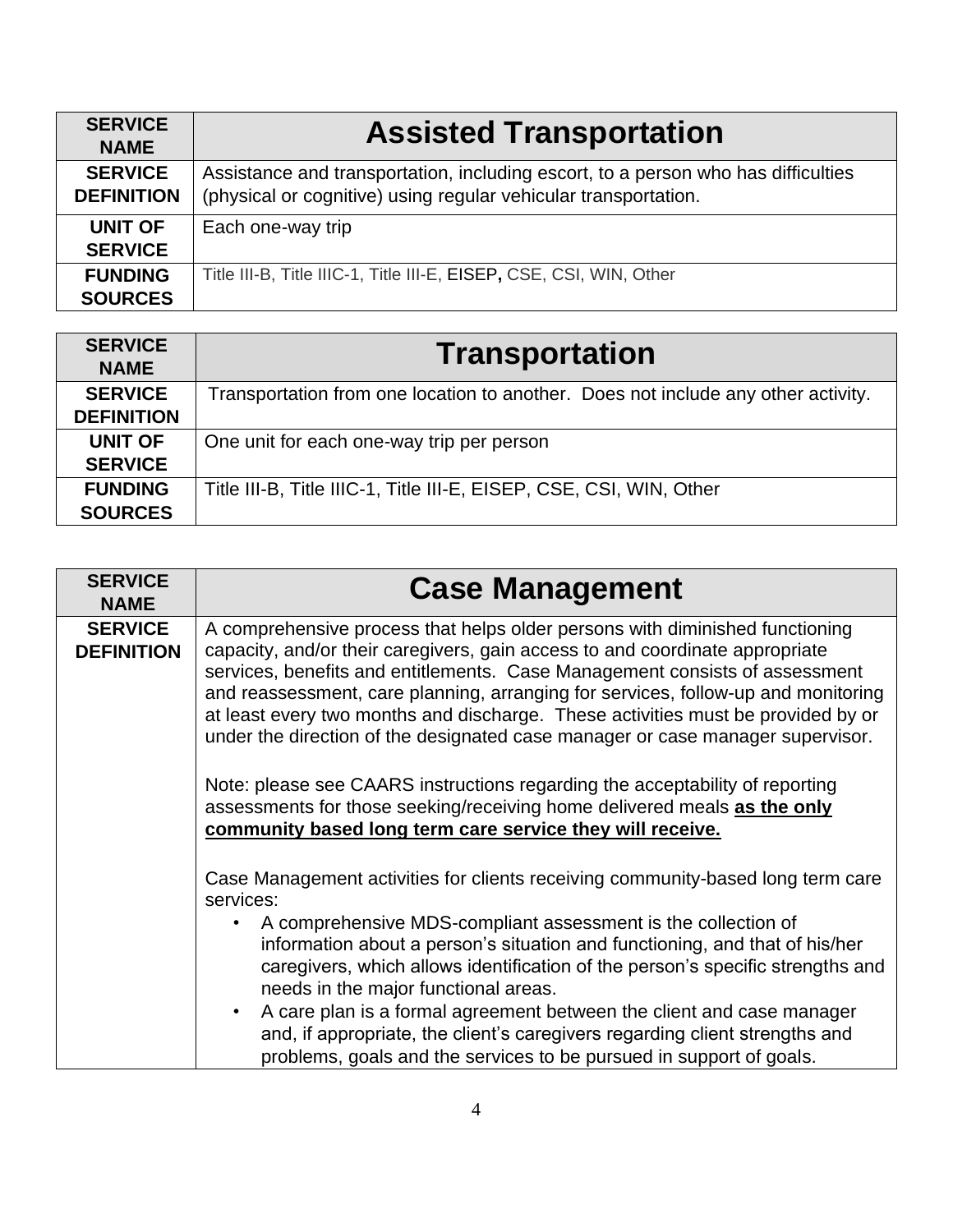|                                  | Implementation of the care plan (arranging and authorizing services)<br>includes contacting service providers, conducting case conferences and<br>negotiating with providers for the delivery of needed services to the client as<br>stated in the care plan.                                                                                          |
|----------------------------------|--------------------------------------------------------------------------------------------------------------------------------------------------------------------------------------------------------------------------------------------------------------------------------------------------------------------------------------------------------|
|                                  | Follow-up and monitoring of the care plan every two months at a                                                                                                                                                                                                                                                                                        |
|                                  | minimum, ensures that service delivery is meeting the client's needs and                                                                                                                                                                                                                                                                               |
|                                  | being delivered at the appropriate levels and quality. Contact with the                                                                                                                                                                                                                                                                                |
|                                  | service providers is regular and ongoing. Reassessment is the formal re-                                                                                                                                                                                                                                                                               |
|                                  | examination of the client's situation and functioning and that of his/her                                                                                                                                                                                                                                                                              |
|                                  | caregivers to identify changes which occurred since the initial                                                                                                                                                                                                                                                                                        |
|                                  | assessment/last reassessment and to measure progress toward goals                                                                                                                                                                                                                                                                                      |
|                                  | outlined in the care plan. It is done at least annually and more frequently if                                                                                                                                                                                                                                                                         |
|                                  | needed. Changes are made to the care plan as necessary.<br>Discharge is the termination of case management services. Reasons for<br>discharge may include the client requesting discharge, the attainment of<br>goals described in the care plan, the client needing a type of service other<br>than case management or ineligibility for the service. |
|                                  | Case managers may also be functioning in the role of a support coordinator or<br>consultant to informal caregivers. In this role, the case manager may be acting as<br>a teacher, networker, counselor and/or family guide.                                                                                                                            |
| <b>UNIT OF</b><br><b>SERVICE</b> | One hour of service including travel time.                                                                                                                                                                                                                                                                                                             |
| <b>FUNDING</b><br><b>SOURCES</b> | Title III-B, Title III-E, CSE, EISEP, WIN, Other                                                                                                                                                                                                                                                                                                       |

| <b>SERVICE</b><br><b>NAME</b>       | <b>Congregate Meal</b>                                                                                                                                                                       |
|-------------------------------------|----------------------------------------------------------------------------------------------------------------------------------------------------------------------------------------------|
| <b>SERVICE</b><br><b>DEFINITION</b> | A hot or other appropriate meal which meets nutritional requirements and is served<br>to an eligible participant in a group setting.                                                         |
| <b>UNIT OF</b><br><b>SERVICE</b>    | Each meal served. Meals served to individuals through means-tested programs<br>such as Medicaid Title XIX waiver, MLTC/MCOs and private pay meals are<br>excluded from the NSIP meals count. |
| <b>FUNDING</b><br><b>SOURCES</b>    | Title IIIC-1, Title III-E, EISEP, CSE, WIN, Other                                                                                                                                            |

| <b>SERVICE</b><br><b>NAME</b> | <b>Home Delivered Meal</b>                                                  |
|-------------------------------|-----------------------------------------------------------------------------|
| <b>SERVICE</b>                | A hot or other appropriate meal which meets nutritional requirements and is |
| <b>DEFINITION</b>             | provided to an eligible person for home consumption.                        |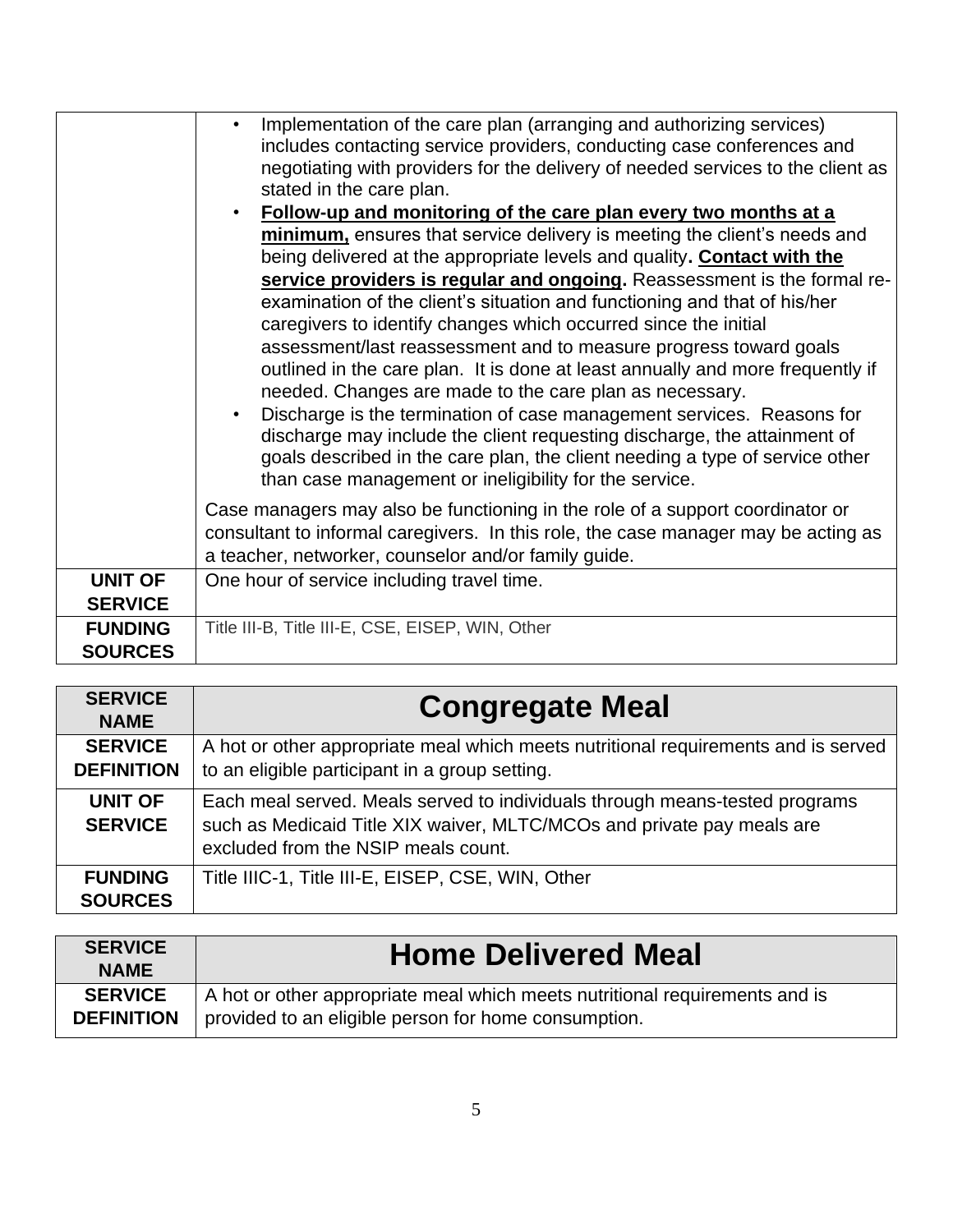| UNIT OF<br><b>SERVICE</b>        | Each meal served. Meals served to individuals through means-tested programs<br>such as Medicaid Title XIX waiver, MLTC/MCOs and private pay meals are<br>excluded from the NSIP meals count. |
|----------------------------------|----------------------------------------------------------------------------------------------------------------------------------------------------------------------------------------------|
| <b>FUNDING</b><br><b>SOURCES</b> | Title III-E, Title IIIC-2, EISEP, CSE, WIN, Other                                                                                                                                            |

| <b>SERVICE</b><br><b>NAME</b>       | <b>Home Health Aide Service</b>                                                                                                                                                                                                                                                                                                                                                                                                                                                                               |
|-------------------------------------|---------------------------------------------------------------------------------------------------------------------------------------------------------------------------------------------------------------------------------------------------------------------------------------------------------------------------------------------------------------------------------------------------------------------------------------------------------------------------------------------------------------|
| <b>SERVICE</b><br><b>DEFINITION</b> | The provision of health care tasks, personal hygiene services, housekeeping tasks<br>and other related support services essential to the client's health including:                                                                                                                                                                                                                                                                                                                                           |
|                                     | 1. Assisting with tasks listed under Personal Care Level II services;<br>2. Performing simple measurements and tests to routinely monitor the patient's<br>medical condition;<br>3. Preparing meals in accordance with modified diets or complex modified<br>diets;<br>4. Performing a maintenance exercise program;<br>5. Using medical equipment, supplies and devices;<br>6. Changing dressings to stabilize surface wounds;<br>7. Caring for an ostomy after the ostomy has achieved its normal function; |
|                                     | 8. Providing special skin care; and<br>9. Administering of medication.                                                                                                                                                                                                                                                                                                                                                                                                                                        |
| <b>UNIT OF</b><br><b>SERVICE</b>    | One hour of service excluding travel time.                                                                                                                                                                                                                                                                                                                                                                                                                                                                    |
| <b>FUNDING</b><br><b>SOURCES</b>    | Title III-B, Title III-E, CSE, Other                                                                                                                                                                                                                                                                                                                                                                                                                                                                          |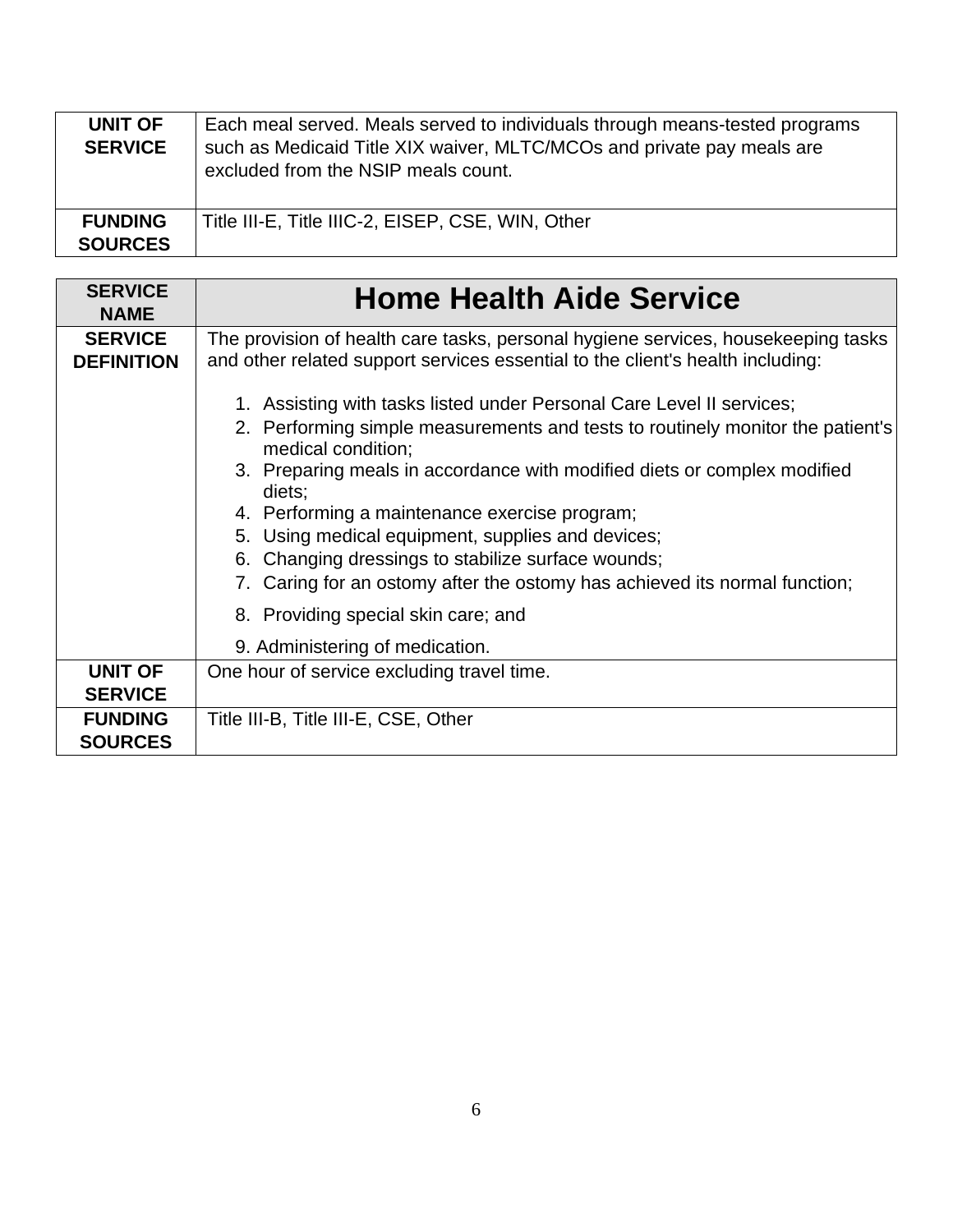| <b>SERVICE</b><br><b>NAME</b>       | Information and Assistance (for Aging Services)                                                                                                                                                                                                                                                                                                                                                                                                                                                                                                                                                                                                                                                                                                                                                                                                                                                                                         |
|-------------------------------------|-----------------------------------------------------------------------------------------------------------------------------------------------------------------------------------------------------------------------------------------------------------------------------------------------------------------------------------------------------------------------------------------------------------------------------------------------------------------------------------------------------------------------------------------------------------------------------------------------------------------------------------------------------------------------------------------------------------------------------------------------------------------------------------------------------------------------------------------------------------------------------------------------------------------------------------------|
| <b>SERVICE</b><br><b>DEFINITION</b> | Assistance to consumers in obtaining access to the Aging services and<br>resources available within their community. An individual is provided with<br>information on a one-to-one basis about available services and opportunities in the<br>community, assisted in defining problems/needs and capacities, receives direction<br>or guidance relative to those identified issues and is linked to services and<br>opportunities to meet the problems/needs. In addition, when appropriate, case<br>assistance may involve worker intervention, negotiation and advocacy with<br>providers on the client's behalf to ensure the delivery of needed services and<br>benefits. To the extent possible, follow -up is provided to check to see if the<br>consumer received the service(s) or is in need of further assistance.<br>Internet web site "hits" are to be counted only if information is requested and<br>supplied by the AAA. |
| <b>UNIT OF</b><br><b>SERVICE</b>    | <b>One Contact</b>                                                                                                                                                                                                                                                                                                                                                                                                                                                                                                                                                                                                                                                                                                                                                                                                                                                                                                                      |
| <b>FUNDING</b><br><b>SOURCES</b>    | Title III-B, Title IIIC-1, Title IIIC-2, Title III-E, HIICAP, CSE, CSI, WIN, Other                                                                                                                                                                                                                                                                                                                                                                                                                                                                                                                                                                                                                                                                                                                                                                                                                                                      |

| <b>SERVICE</b><br><b>NAME</b>       | <b>Legal Assistance</b>                                                                                                                                                                  |
|-------------------------------------|------------------------------------------------------------------------------------------------------------------------------------------------------------------------------------------|
| <b>SERVICE</b><br><b>DEFINITION</b> | Provision of legal advice, counseling and representation by an attorney or other<br>person acting under the supervision of an attorney to older adults with economic<br>or social needs. |
| UNIT OF<br><b>SERVICE</b>           | One hour of service                                                                                                                                                                      |
| <b>FUNDING</b><br><b>SOURCES</b>    | Title III-B, Title III-E, CSE, Other                                                                                                                                                     |

| <b>SERVICE</b><br><b>NAME</b>       | <b>Long Term Care Ombudsman</b>                                                                                                                                                                                                                                                                                                                                                                                                                                                                                                |
|-------------------------------------|--------------------------------------------------------------------------------------------------------------------------------------------------------------------------------------------------------------------------------------------------------------------------------------------------------------------------------------------------------------------------------------------------------------------------------------------------------------------------------------------------------------------------------|
| <b>SERVICE</b><br><b>DEFINITION</b> | Services provided by duly authorized resident advocates on behalf of people<br>residing in long term care facilities and their families. Primary activities include<br>identifying, investigating and resolving complaints, concerning resident care,<br>quality of life and residents' rights. Identification of adverse issues and conditions<br>affecting residents, promoting the development of resident and family councils,<br>and ensuring residents have regular and timely access to ombudsman advocacy<br>services. |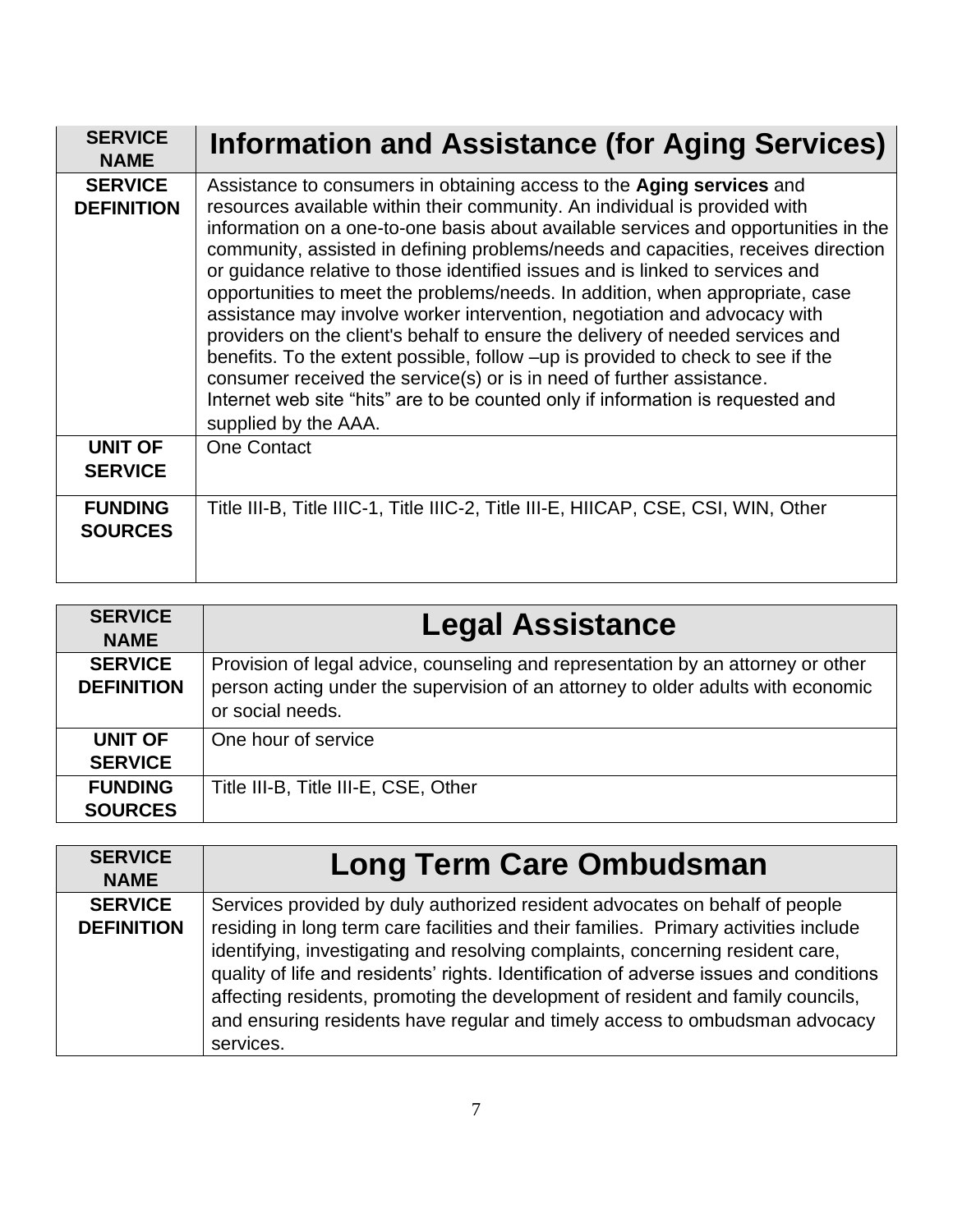| <b>UNIT OF</b><br><b>SERVICE</b> | No unit or people served reporting required for the client data systems. This<br>information is reported under the Ombudsman Reporting System. All clients'<br>identifying information is confidential and subject to disclosure, in accordance with<br>the requirements under the OAA. Report expenditures only using the CAARS<br>quarterly on line system. |
|----------------------------------|---------------------------------------------------------------------------------------------------------------------------------------------------------------------------------------------------------------------------------------------------------------------------------------------------------------------------------------------------------------|
| <b>FUNDING</b><br><b>SOURCES</b> | Title III-B, Other                                                                                                                                                                                                                                                                                                                                            |

| <b>SERVICE</b><br><b>NAME</b>       | <b>Nutrition Counseling</b>                                                                                                                                                                                                                                                                                                                                                                                                                                                                                                                                                                                                                                                                                                                                                                                                                                                                                                         |
|-------------------------------------|-------------------------------------------------------------------------------------------------------------------------------------------------------------------------------------------------------------------------------------------------------------------------------------------------------------------------------------------------------------------------------------------------------------------------------------------------------------------------------------------------------------------------------------------------------------------------------------------------------------------------------------------------------------------------------------------------------------------------------------------------------------------------------------------------------------------------------------------------------------------------------------------------------------------------------------|
| <b>SERVICE</b><br><b>DEFINITION</b> | Individualized guidance to individuals who are at nutritional risk because of their<br>health or nutrition history, dietary intake, chronic illnesses, or medications use.<br>Counseling is provided one-on-one by a nutrition professional, who evaluates the<br>person's nutritional needs, develops and implements a nutrition counseling plan,<br>evaluates the client's outcome, maintains documentation and distributes<br>appropriate literature. It is recommended that initial counseling be provided face-<br>to-face at a congregate site, in the home or in an office setting. Follow up nutrition<br>counseling may be provided face-to-face at a congregate site, in the home, office<br>setting or by telephone. A nutrition professional is defined as a Registered<br>Dietitian (RD). Nutrition counseling services are available to an older individual<br>and/or her/his caregiver upon referral and/or request. |
| <b>UNIT OF</b><br><b>SERVICE</b>    | One hour of service (time with individual and travel time).                                                                                                                                                                                                                                                                                                                                                                                                                                                                                                                                                                                                                                                                                                                                                                                                                                                                         |
| <b>FUNDING</b><br><b>SOURCES</b>    | Title IIIC-1, Title IIIC-2, Title III-E, EISEP, CSE, CSI, WIN, Other                                                                                                                                                                                                                                                                                                                                                                                                                                                                                                                                                                                                                                                                                                                                                                                                                                                                |

| <b>SERVICE</b><br><b>NAME</b>       | <b>Nutrition Education</b>                                                                                                                                                                                                                                                                                                                                                                                                                                                                                                                                                                                                   |
|-------------------------------------|------------------------------------------------------------------------------------------------------------------------------------------------------------------------------------------------------------------------------------------------------------------------------------------------------------------------------------------------------------------------------------------------------------------------------------------------------------------------------------------------------------------------------------------------------------------------------------------------------------------------------|
| <b>SERVICE</b><br><b>DEFINITION</b> | A planned program to promote better nutrition, physical fitness and health through<br>information and instruction on nutrition and related consumer topics of general<br>interest. The program is provided by or under the direction of a Registered<br>Dietitian (RD). Information and instruction may occur in group settings and/or<br>through distribution of materials to individuals. A minimum of 6 group or class<br>presentations must be provided at each congregate meal site annually. Nutrition<br>information or handouts are provided to congregate and home delivered meal<br>participants at least monthly. |
| <b>UNIT OF</b><br><b>SERVICE</b>    | Each participant of a group or individual session receives one unit of<br>service.                                                                                                                                                                                                                                                                                                                                                                                                                                                                                                                                           |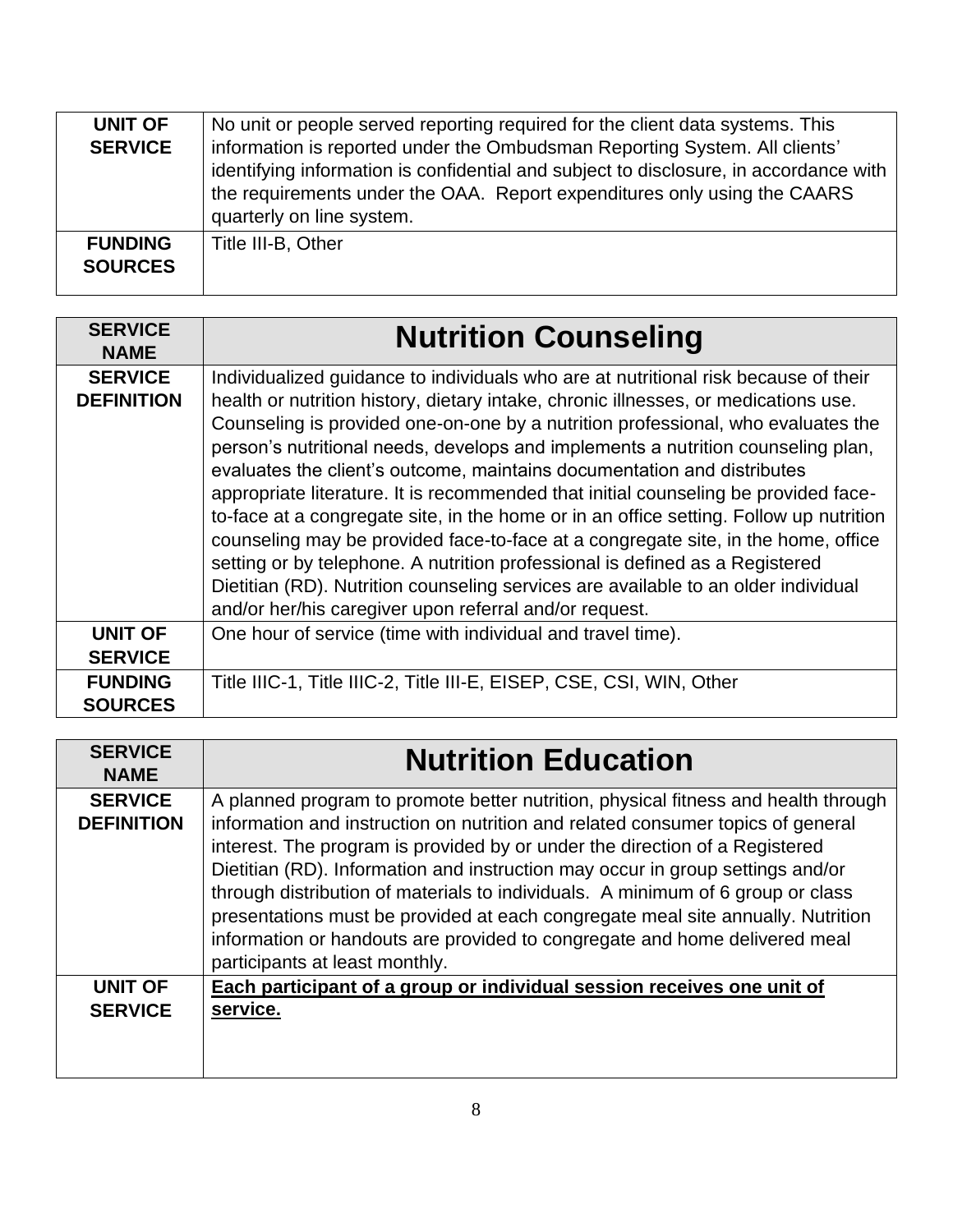| <b>FUNDING</b> | Title IIIC-1, Title IIIC-2, Title III-E, CSE, CSI, WIN, Other |
|----------------|---------------------------------------------------------------|
| <b>SOURCES</b> |                                                               |

| <b>SERVICE</b><br><b>NAME</b>       | <b>Outreach</b>                                                                                                                                                                                                                                                       |
|-------------------------------------|-----------------------------------------------------------------------------------------------------------------------------------------------------------------------------------------------------------------------------------------------------------------------|
| <b>SERVICE</b><br><b>DEFINITION</b> | Activities initiated by the AAA or its contractors for identifying potential clients (or<br>their care givers) and encouraging their use of existing services and benefits.<br>This includes face-to-face or telephone contact between a worker and an<br>individual. |
| <b>UNIT OF</b><br><b>SERVICE</b>    | Each initial first contact made to a client or their care giver(s).                                                                                                                                                                                                   |
| <b>FUNDING</b><br><b>SOURCES</b>    | Title III-B, Title IIIC-1, Title IIIC-2, Title III-E, CSE, CSI, WIN, HIICAP, Other                                                                                                                                                                                    |

| <b>SERVICE NAME</b>                       | <b>Personal Emergency Response System</b>                                                                                                                                                |
|-------------------------------------------|------------------------------------------------------------------------------------------------------------------------------------------------------------------------------------------|
|                                           | (PERS)                                                                                                                                                                                   |
| <b>SERVICE</b><br><b>DEFINITION</b>       | A service which utilizes an electronic device to alert appropriate people of the<br>need for immediate assistance in the event of an emergency in an older person's<br>home.             |
| <b>UNIT OF</b><br><b>SERVICE</b>          | One unit for each month or part of a calendar month that the device is in the person's<br>home.                                                                                          |
| <b>FUNDING</b><br><b>SOURCES</b>          | Title III-B, Title III-E, EISEP, CSE, Other                                                                                                                                              |
| <b>EXAMPLES &amp;</b><br><b>REPORTING</b> | The service is initiated on January 1 and terminated on January $15 = 1$ unit<br>The service is initiated on January 15 and terminated on February $4 = 2$ units<br>(one for each month) |

| <b>SERVICE</b><br><b>NAME</b>       | <b>Senior Center, Recreation and Education</b>                                                                                                                                            |
|-------------------------------------|-------------------------------------------------------------------------------------------------------------------------------------------------------------------------------------------|
| <b>SERVICE</b><br><b>DEFINITION</b> | Activities organized and scheduled through the AAA or its contractors which<br>involve older persons in courses, workshops, other learning activities and<br>satisfying use of free time. |
| <b>UNIT OF</b><br><b>SERVICE</b>    | One group session                                                                                                                                                                         |
| <b>FUNDING</b><br><b>SOURCES</b>    | Title III-B, Title IIIC-1, CSE, CSI, WIN, Other                                                                                                                                           |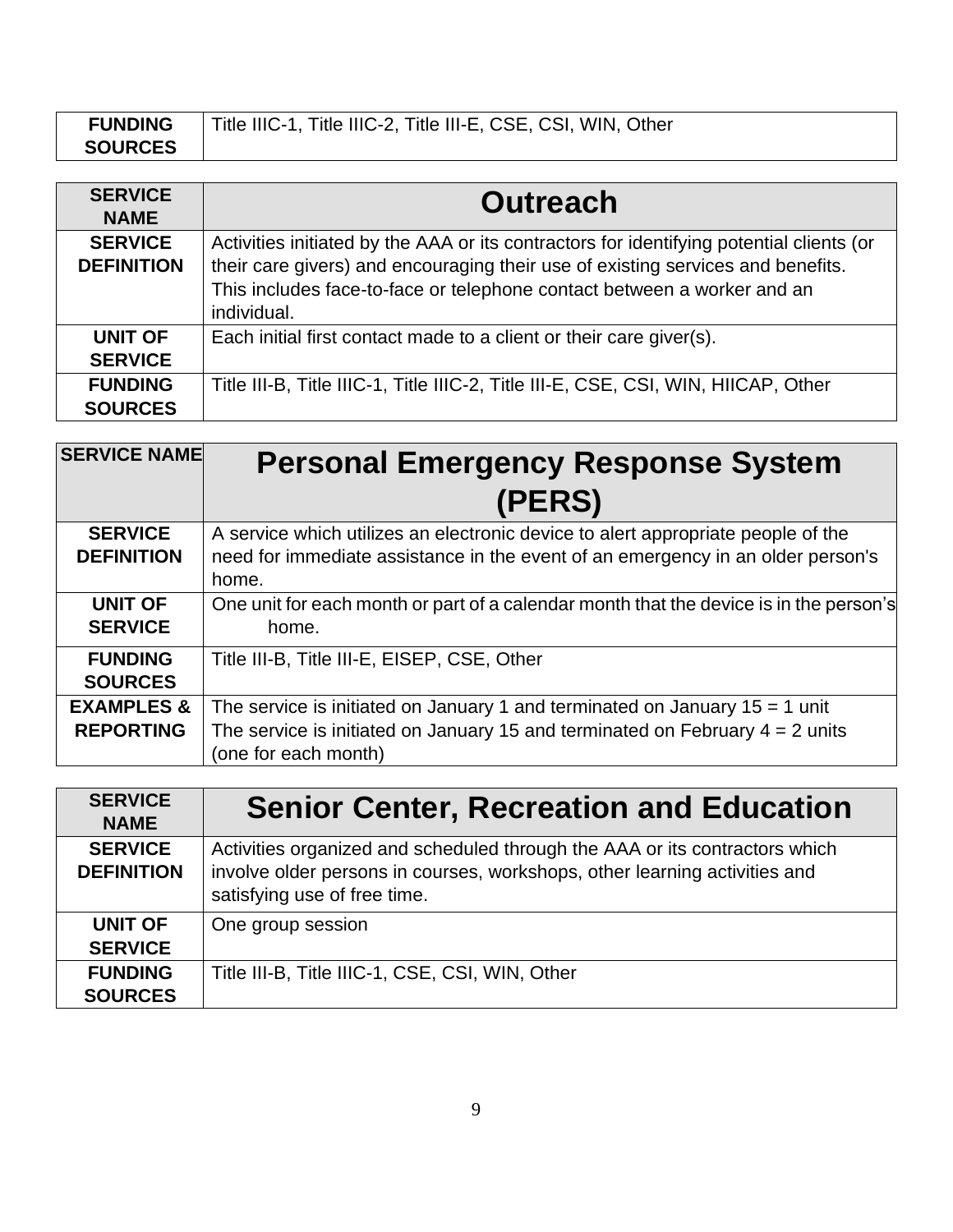| <b>PRIOR</b>                  |                                                                                                                                                                  |
|-------------------------------|------------------------------------------------------------------------------------------------------------------------------------------------------------------|
| <b>SERVICE</b><br><b>NAME</b> | <b>Health Promotion</b>                                                                                                                                          |
| <b>UPDATE</b>                 | This service type is divided into two categories: Evidence-based Health                                                                                          |
|                               | <b>Promotion and Health Promotion (not evidence-based)</b>                                                                                                       |
| <b>NEW</b><br><b>SERVICE</b>  |                                                                                                                                                                  |
| <b>NAME</b>                   | <b>EVIDENCE-BASED HEALTH PROMOTION</b>                                                                                                                           |
| <b>SERVICE</b>                | Evidence-Based Health Promotion Programs must meet ACL/AoA's definition for                                                                                      |
| <b>DEFINITION</b>             | an evidence-based program and NYSOFA Issuance 15-PI-18.                                                                                                          |
|                               |                                                                                                                                                                  |
|                               | Programs may be related to the prevention and mitigation of the effects of chronic                                                                               |
|                               | disease (including osteoporosis, hypertension, obesity, diabetes, and<br>cardiovascular disease), alcohol and substance abuse reduction, smoking                 |
|                               | cessation, weight loss and control, stress management, improved mental health,                                                                                   |
|                               | falls prevention, physical activity, and improved nutrition.                                                                                                     |
| <b>UNIT OF</b>                | Each participant or attendee of a group session, class or event.                                                                                                 |
| <b>SERVICE</b>                |                                                                                                                                                                  |
| <b>FUNDING</b>                | Traditional: Title III-B, Title III-D, Title III-E, EISEP, CSE, CSI, Other                                                                                       |
| <b>SOURCES</b>                |                                                                                                                                                                  |
|                               | During time of COVID-19 Major Disaster Declaration (MDD), refer to fiscal<br>guidance on funding flexibility.                                                    |
| <b>NEW</b>                    | <b>HEALTH PROMOTION</b>                                                                                                                                          |
| <b>SERVICE</b>                | (NOT EVIDENCE-BASED)                                                                                                                                             |
| <b>NAME</b>                   |                                                                                                                                                                  |
| <b>SERVICE</b>                | Health Promotion (not Evidence-Based) Programs do NOT meet ACL/AoA's                                                                                             |
| <b>DEFINITION</b>             | definition for an evidence-based program and NYSOFA Issuance 15-PI-18.                                                                                           |
|                               | Activities include those defined in the OAA (Section 102(14)) for example:                                                                                       |
|                               |                                                                                                                                                                  |
|                               | Health risk assessments; routine health screening; programs regarding physical                                                                                   |
|                               | fitness, group exercise, and music therapy, art therapy, and dance-movement                                                                                      |
|                               | therapy; home injury control services; screening for the prevention of depression,                                                                               |
|                               | coordination of community mental and behavioral health services, provision of<br>educational activities, and referral to psychiatric and psychological services; |
|                               | educational programs on the availability, benefits, and appropriate use of                                                                                       |
|                               | preventive health services covered under Medicare; medication management                                                                                         |
|                               | screening and education; information concerning diagnosis, prevention,                                                                                           |
|                               | treatment, and rehabilitation concerning age-related diseases and chronic                                                                                        |
|                               | disabling conditions; gerontological counseling; and counseling regarding social                                                                                 |
|                               | services and follow-up health services based on any of the services described                                                                                    |
|                               |                                                                                                                                                                  |
|                               | above.                                                                                                                                                           |
|                               | This shall not include services for which payment may be made under Medicare                                                                                     |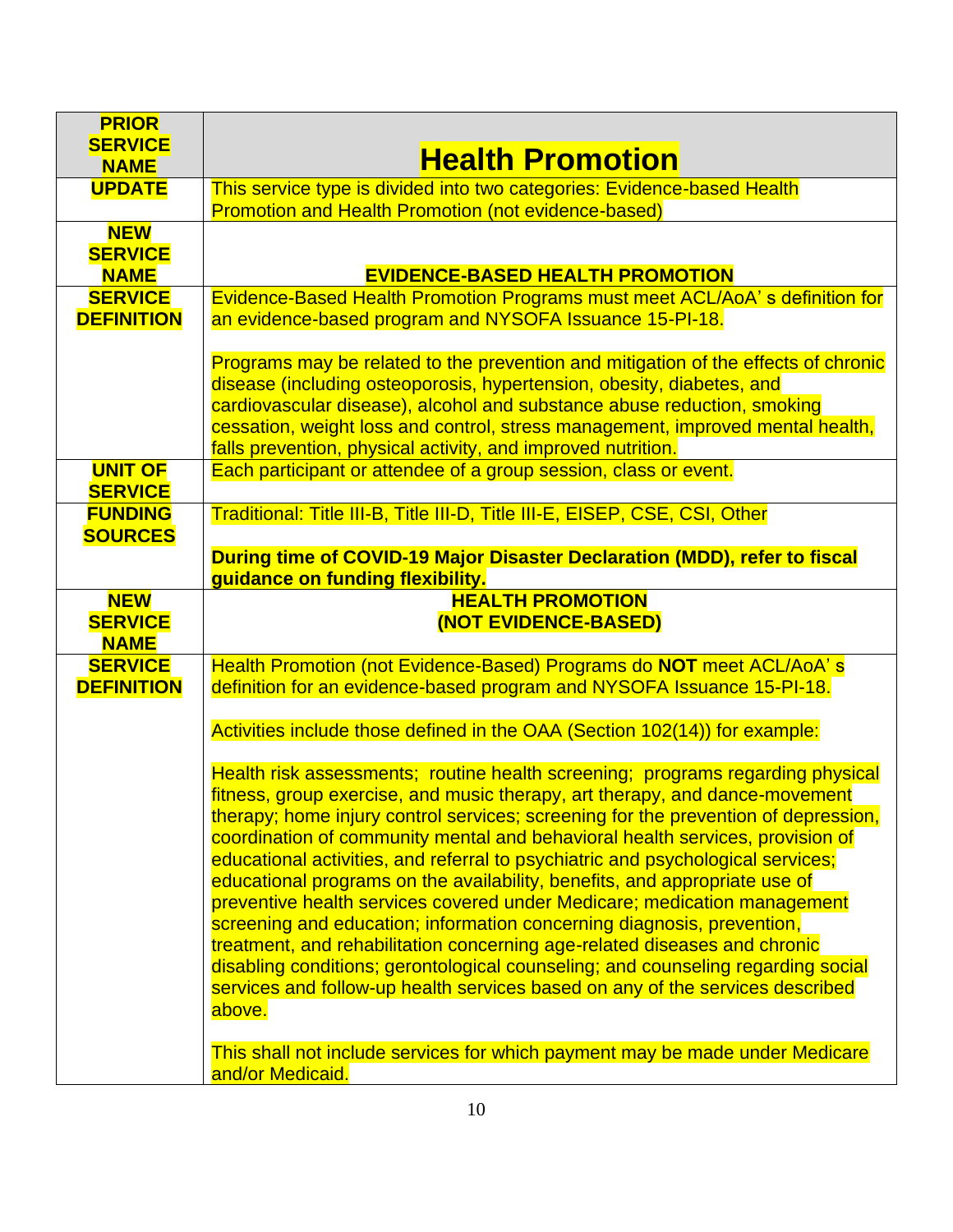| <b>UNIT OF</b> | Each participant or attendee of a group session, class or event.              |
|----------------|-------------------------------------------------------------------------------|
| <b>SERVICE</b> |                                                                               |
| <b>FUNDING</b> | <b>Traditional: Title III-B, Title III-E, EISEP, CSE, CSI, Other</b>          |
| <b>SOURCES</b> |                                                                               |
|                | During time of COVID-19 MDD, refer to fiscal guidance on funding flexibility. |

| <b>PRIOR</b><br><b>SERVICE</b>              |                                                                                                                                                                                                                                                                                                                                                                                                                                                                                                                                                                                                                                                                                                                                                                                                                                                                                                                                                                                                                                       |
|---------------------------------------------|---------------------------------------------------------------------------------------------------------------------------------------------------------------------------------------------------------------------------------------------------------------------------------------------------------------------------------------------------------------------------------------------------------------------------------------------------------------------------------------------------------------------------------------------------------------------------------------------------------------------------------------------------------------------------------------------------------------------------------------------------------------------------------------------------------------------------------------------------------------------------------------------------------------------------------------------------------------------------------------------------------------------------------------|
| <b>NAME</b>                                 | <b>Personal Care Level I</b>                                                                                                                                                                                                                                                                                                                                                                                                                                                                                                                                                                                                                                                                                                                                                                                                                                                                                                                                                                                                          |
| <b>UPDATE</b>                               | This service type is divided into two service delivery models: Consumer Directed<br><b>PC I or PC I (not consumer directed).</b>                                                                                                                                                                                                                                                                                                                                                                                                                                                                                                                                                                                                                                                                                                                                                                                                                                                                                                      |
| <b>NEW</b><br><b>SERVICE</b><br><b>NAME</b> | <b>CONSUMER DIRECTED PC I</b>                                                                                                                                                                                                                                                                                                                                                                                                                                                                                                                                                                                                                                                                                                                                                                                                                                                                                                                                                                                                         |
| <b>SERVICE</b><br><b>DEFINITION</b>         | A service delivery model that includes some or total assistance with the following<br>tasks on behalf of or to assist a person commensurate with the person's<br>limitations with Instrumental Activities of Daily Living (IADLs) that are performed<br>in the individual's home.<br>Personal Care Level I tasks may include:                                                                                                                                                                                                                                                                                                                                                                                                                                                                                                                                                                                                                                                                                                         |
|                                             | <b>Making and changing beds</b><br>Dusting and vacuuming the rooms which the person uses<br>Light cleaning of the kitchen, bedroom and bathroom<br><b>Dishwashing</b><br>Telephone assistance<br><b>Listing needed supplies</b><br>Shopping for the person<br>Doing the person's laundering, including necessary ironing and mending<br>Preparing meals, including simple modified diets<br>Managing money and/or paying bills<br><b>Escorting to appointments and community activities</b><br><b>Other essential errands</b>                                                                                                                                                                                                                                                                                                                                                                                                                                                                                                         |
|                                             | <b>Consumer Directed Definition:</b> An approach to providing services (including<br>programs, benefits, supports, and technology) under OAA intended to assist an<br>individual with activities of daily living, in which (A) such services (including the<br>amount, duration, scope, provider, and location of such services) are planned,<br>budgeted, and purchased under the direction and control of such individual; (B)<br>such individual is provided with such information and assistance as are necessary<br>and appropriate to enable such individual to make informed decisions about the<br>individual's care options; (C) the needs, capabilities, and preferences of such<br>individual with respect to such services, and such individual's ability to direct and<br>control the individual's receipt of such services, are assessed by the area agency<br>on aging (or other agency designed by the area agency on aging involved); (D)<br>based on the assessment made under subparagraph (C), the area agency on |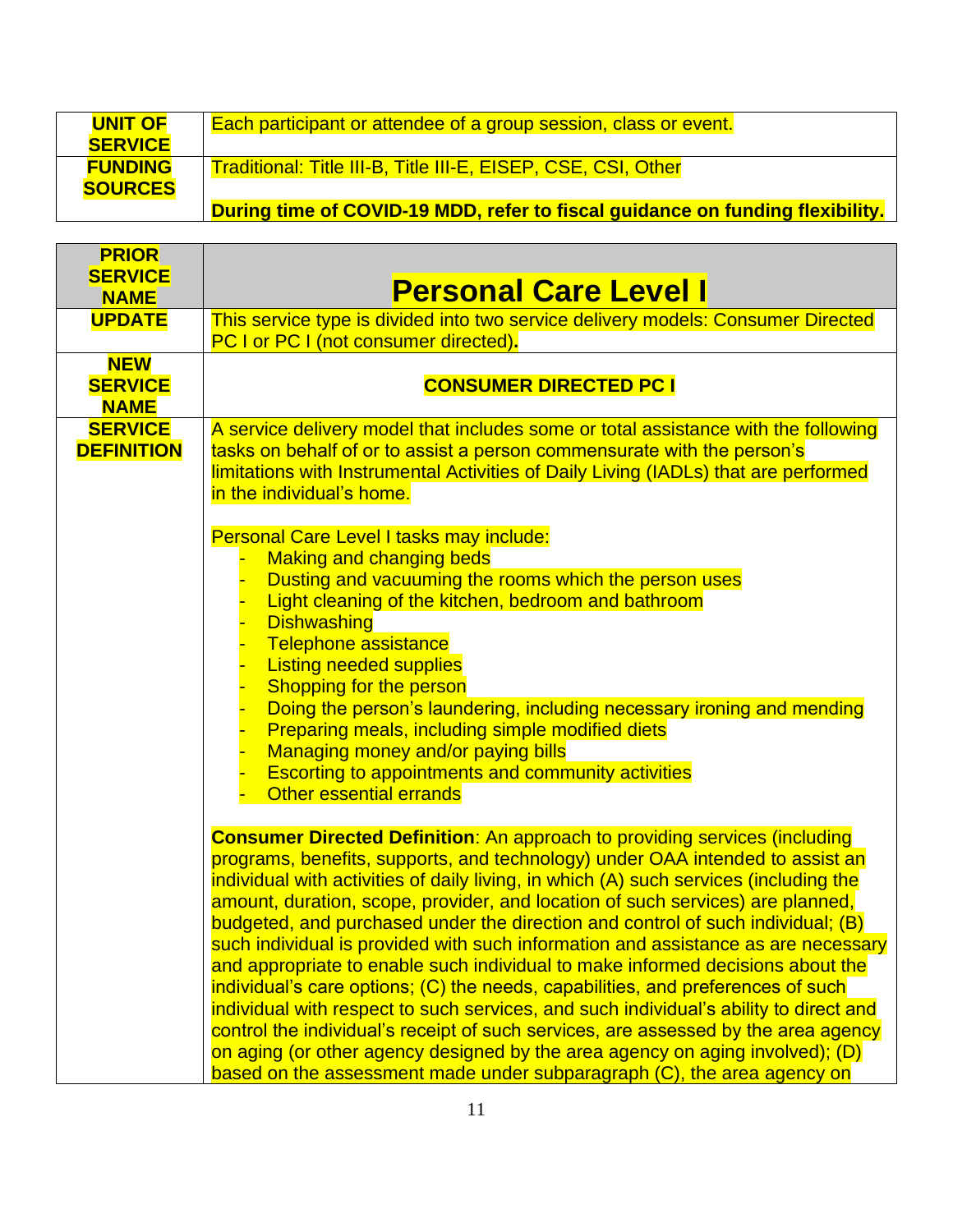|                                             | aging (or other agency designated by the area agency on aging) develops<br>together with such individual and the individual's family, caregiver (as defined in<br>paragraph $(18)(B)$ , or legal representative $-$ (i) a plan of services for such<br>individual that specifies which services such individual will be responsible for<br>directing; (ii) a determination of the role of family members (and others whose<br>participation is sought by such individual) in providing services under such plan;<br>and (iii) a budget for such services; and (E) the area agency on aging or State<br>agency provides for oversight of such individual's self-directed receipt of services,<br>including steps to ensure the quality of services provided and the appropriate use<br>of funds under this Act.<br>From Section 102(47) of the Older Americans Act of 1965, as amended. |
|---------------------------------------------|----------------------------------------------------------------------------------------------------------------------------------------------------------------------------------------------------------------------------------------------------------------------------------------------------------------------------------------------------------------------------------------------------------------------------------------------------------------------------------------------------------------------------------------------------------------------------------------------------------------------------------------------------------------------------------------------------------------------------------------------------------------------------------------------------------------------------------------------------------------------------------------|
| <b>UNIT OF</b><br><b>SERVICE</b>            | <b>Hours</b><br>Units measured in hours can be reported in quarter hour increments (partial hour<br>may be reported to two decimal places, e.g. 0.25 hours.)                                                                                                                                                                                                                                                                                                                                                                                                                                                                                                                                                                                                                                                                                                                           |
| <b>FUNDING</b>                              | Traditional: Title III-B, Title III-E, EISEP, CSE, Other                                                                                                                                                                                                                                                                                                                                                                                                                                                                                                                                                                                                                                                                                                                                                                                                                               |
| <b>SOURCES</b>                              |                                                                                                                                                                                                                                                                                                                                                                                                                                                                                                                                                                                                                                                                                                                                                                                                                                                                                        |
|                                             | During time of COVID-19 MDD, refer to fiscal guidance on funding flexibility.                                                                                                                                                                                                                                                                                                                                                                                                                                                                                                                                                                                                                                                                                                                                                                                                          |
| <b>NEW</b><br><b>SERVICE</b><br><b>NAME</b> | <b>PC I (NOT CONSUMER DIRECTED)</b>                                                                                                                                                                                                                                                                                                                                                                                                                                                                                                                                                                                                                                                                                                                                                                                                                                                    |
| <b>SERVICE</b><br><b>DEFINITION</b>         | A service that includes some or total assistance with the following tasks on behalf<br>of or to assist a person commensurate with the person's limitations with<br>Instrumental Activities of Daily Living (IADLs) that are performed in the<br>individual's home.                                                                                                                                                                                                                                                                                                                                                                                                                                                                                                                                                                                                                     |
|                                             | Personal Care Level I tasks may include:<br><b>Making and changing beds</b><br>Dusting and vacuuming the rooms which the person uses<br>Light cleaning of the kitchen, bedroom and bathroom<br><b>Dishwashing</b><br>Telephone assistance<br><b>Listing needed supplies</b><br>Shopping for the person<br>Doing the person's laundering, including necessary ironing and mending<br>Preparing meals, including simple modified diets                                                                                                                                                                                                                                                                                                                                                                                                                                                   |
|                                             | Managing money and/or paying bills<br><b>Escorting to appointments and community activities</b><br>Other essential errands                                                                                                                                                                                                                                                                                                                                                                                                                                                                                                                                                                                                                                                                                                                                                             |
| <b>UNIT OF</b><br><b>SERVICE</b>            | <b>Hours</b><br>Units measured in hours can be reported in quarter hour increments (partial hour<br>may be reported to two decimal places, e.g. 0.25 hours.)                                                                                                                                                                                                                                                                                                                                                                                                                                                                                                                                                                                                                                                                                                                           |
| <b>FUNDING</b>                              | Traditional: Title III-B, Title III-E, EISEP, CSE, Other                                                                                                                                                                                                                                                                                                                                                                                                                                                                                                                                                                                                                                                                                                                                                                                                                               |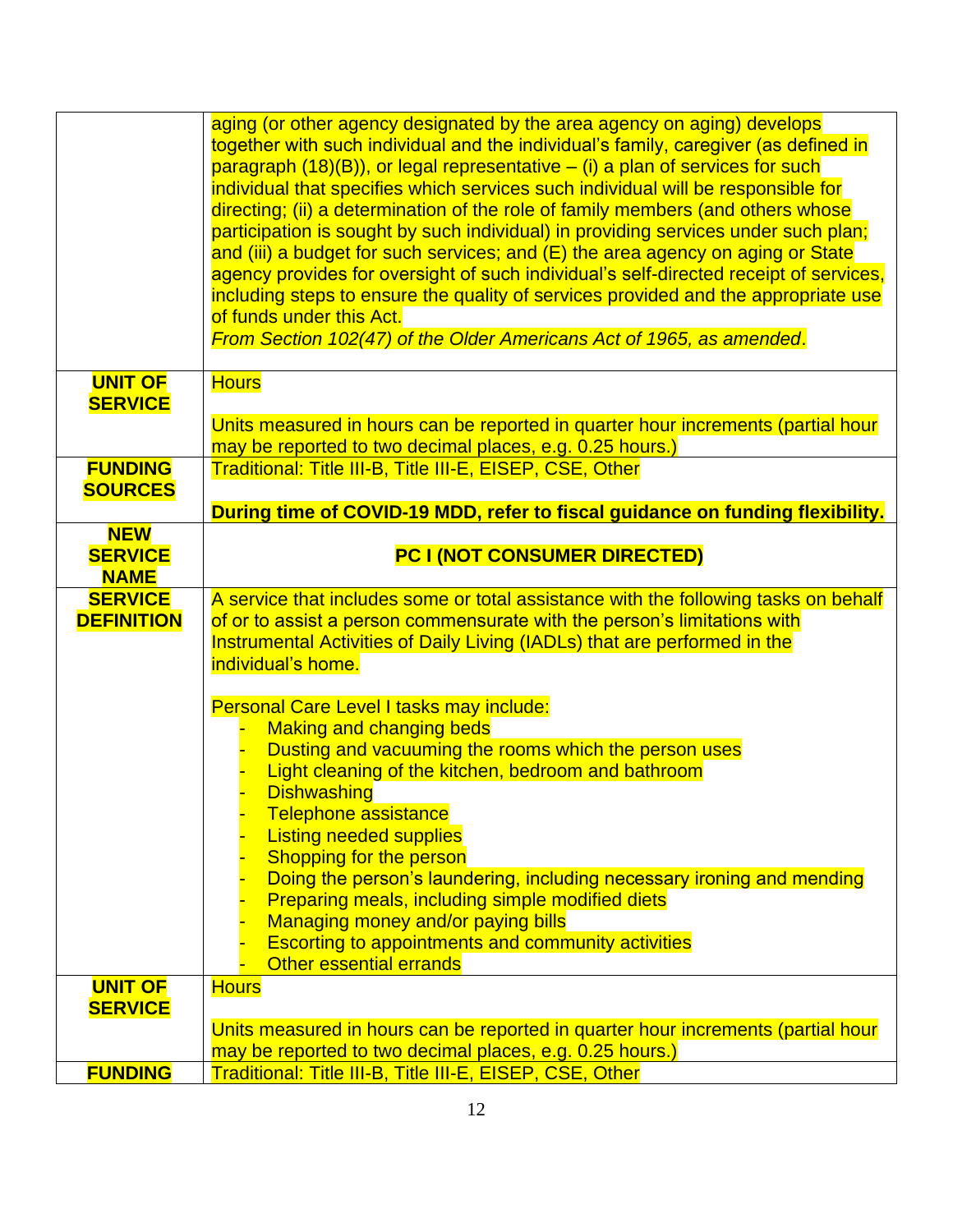**SOURCES**

**During time of COVID-19 MDD, refer to fiscal guidance on funding flexibility.**

| <b>PRIOR</b>                                |                                                                                                                                                                                                                                                                                                                                                                                                                                                                                                                                                                                                                                                                                                                                                                                                                                                                                                                                                                                                                                                                                                                                                                                                                                                                                                                                                                       |
|---------------------------------------------|-----------------------------------------------------------------------------------------------------------------------------------------------------------------------------------------------------------------------------------------------------------------------------------------------------------------------------------------------------------------------------------------------------------------------------------------------------------------------------------------------------------------------------------------------------------------------------------------------------------------------------------------------------------------------------------------------------------------------------------------------------------------------------------------------------------------------------------------------------------------------------------------------------------------------------------------------------------------------------------------------------------------------------------------------------------------------------------------------------------------------------------------------------------------------------------------------------------------------------------------------------------------------------------------------------------------------------------------------------------------------|
| <b>SERVICE</b><br><b>NAME</b>               | <b>Personal Care Level II</b>                                                                                                                                                                                                                                                                                                                                                                                                                                                                                                                                                                                                                                                                                                                                                                                                                                                                                                                                                                                                                                                                                                                                                                                                                                                                                                                                         |
| <b>UPDATE</b>                               | This service type is divided into two service delivery models: Consumer Directed<br>PC II or PC II (not consumer directed).                                                                                                                                                                                                                                                                                                                                                                                                                                                                                                                                                                                                                                                                                                                                                                                                                                                                                                                                                                                                                                                                                                                                                                                                                                           |
| <b>NEW</b><br><b>SERVICE</b><br><b>NAME</b> | <b>CONSUMER DIRECTED</b><br><b>PC II</b>                                                                                                                                                                                                                                                                                                                                                                                                                                                                                                                                                                                                                                                                                                                                                                                                                                                                                                                                                                                                                                                                                                                                                                                                                                                                                                                              |
| <b>SERVICE</b><br><b>DEFINITION</b>         | A service delivery model that includes some or total assistance with the following<br>tasks on behalf of or to directly assist a client commensurate with the person's<br>limitations with Activities of Daily Living (ADLs) or limitations in both ADLs and<br>Instrumental Activities of Daily Living (IADLs), that are performed in the<br>individual's home.                                                                                                                                                                                                                                                                                                                                                                                                                                                                                                                                                                                                                                                                                                                                                                                                                                                                                                                                                                                                      |
|                                             | Personal Care Level II tasks may include some or total assistance with:<br>All the tasks listed under Personal Care Level I;<br>Bathing of the person in the bed, tub or shower;<br>Dressing;<br>Grooming, including care of hair, shaving and ordinary care of nails, teeth,<br>and mouth;<br>Toileting, including assisting the person on and off the bedpan, commode<br>or toilet<br>Walking, beyond that provided by durable medical equipment, within the<br>home and outside the home;<br>Transferring from bed to chair or wheelchair;<br>Turning and positioning;<br>Preparation of meals in accordance with modified diets, including low<br>sugar, low fat, low salt and low residue diet;<br>Feeding;<br>Administration of medication by the client, including prompting the client of<br>time, identifying the medication for the client, bringing the medication and<br>any necessary supplies or equipment to the client, opening the container<br>for the client, positioning the client for the medication and administration,<br>disposing of used supplies and materials and storing the medication<br>properly;<br><b>Providing routine skin care;</b><br>Using medical supplies and equipment such as walkers and wheelchairs;<br>Changing simple dressings.<br><b>Consumer Directed Definition:</b> An approach to providing services (including |
|                                             | programs, benefits, supports, and technology) under OAA intended to assist an                                                                                                                                                                                                                                                                                                                                                                                                                                                                                                                                                                                                                                                                                                                                                                                                                                                                                                                                                                                                                                                                                                                                                                                                                                                                                         |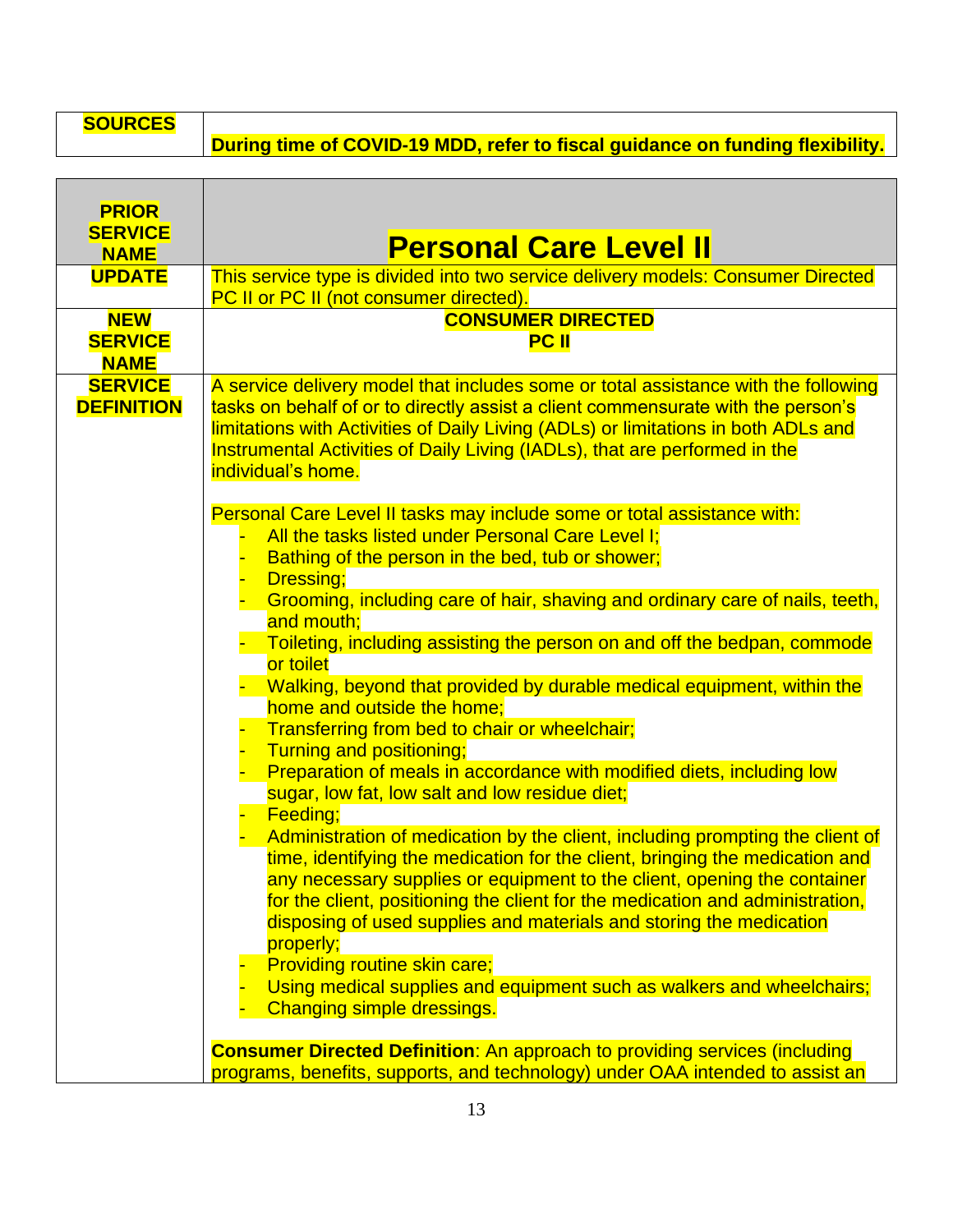|                               | individual with activities of daily living, in which (A) such services (including the                                                                                    |
|-------------------------------|--------------------------------------------------------------------------------------------------------------------------------------------------------------------------|
|                               | amount, duration, scope, provider, and location of such services) are planned,                                                                                           |
|                               | budgeted, and purchased under the direction and control of such individual; (B)                                                                                          |
|                               | such individual is provided with such information and assistance as are necessary                                                                                        |
|                               | and appropriate to enable such individual to make informed decisions about the                                                                                           |
|                               | individual's care options; (C) the needs, capabilities, and preferences of such                                                                                          |
|                               | individual with respect to such services, and such individual's ability to direct and                                                                                    |
|                               | control the individual's receipt of such services, are assessed by the area agency                                                                                       |
|                               | on aging (or other agency designed by the area agency on aging involved); (D)                                                                                            |
|                               | based on the assessment made under subparagraph (C), the area agency on                                                                                                  |
|                               | aging (or other agency designated by the area agency on aging) develops                                                                                                  |
|                               | together with such individual and the individual's family, caregiver (as defined in                                                                                      |
|                               | paragraph $(18)(B)$ , or legal representative $-$ (i) a plan of services for such                                                                                        |
|                               | individual that specifies which services such individual will be responsible for                                                                                         |
|                               | directing; (ii) a determination of the role of family members (and others whose                                                                                          |
|                               | participation is sought by such individual) in providing services under such plan;                                                                                       |
|                               | and (iii) a budget for such services; and (E) the area agency on aging or State                                                                                          |
|                               | agency provides for oversight of such individual's self-directed receipt of services,                                                                                    |
|                               | including steps to ensure the quality of services provided and the appropriate use                                                                                       |
|                               | of funds under this Act.                                                                                                                                                 |
|                               | From Section 102(47) of the Older Americans Act of 1965, as amended.                                                                                                     |
|                               |                                                                                                                                                                          |
| <b>UNIT OF</b>                | Hours (partial hour may be reported to two decimal places, e.g. 0.25 hours.)                                                                                             |
| <b>SERVICE</b>                |                                                                                                                                                                          |
| <b>FUNDING</b>                | Traditional: Title III-B, Title III-E, EISEP, CSE, Other                                                                                                                 |
| <b>SOURCES</b>                |                                                                                                                                                                          |
|                               | During time of COVID-19 MDD, refer to fiscal guidance on funding flexibility.                                                                                            |
| <b>NEW</b>                    |                                                                                                                                                                          |
| <b>SERVICE</b>                | PC II (NOT CONSUMER DIRECTED)                                                                                                                                            |
| <b>NAME</b><br><b>SERVICE</b> |                                                                                                                                                                          |
| <b>DEFINITION</b>             | A service that includes some or total assistance with the following tasks on behalf<br>of or to directly assist a client commensurate with the person's limitations with |
|                               | <b>Activities of Daily Living (ADLs) or limitations in both ADLs and Instrumental</b>                                                                                    |
|                               | Activities of Daily Living (IADLs), that are performed in the individual's home.                                                                                         |
|                               |                                                                                                                                                                          |
|                               | Personal Care Level II tasks may include some or total assistance with:                                                                                                  |
|                               | All the tasks listed under Personal Care Level I;                                                                                                                        |
|                               | Bathing of the person in the bed, tub or shower;                                                                                                                         |
|                               | <b>Dressing:</b>                                                                                                                                                         |
|                               | Grooming, including care of hair, shaving and ordinary care of nails, teeth,                                                                                             |
|                               | and mouth;                                                                                                                                                               |
|                               | Toileting, including assisting the person on and off the bedpan, commode                                                                                                 |
|                               | or toilet                                                                                                                                                                |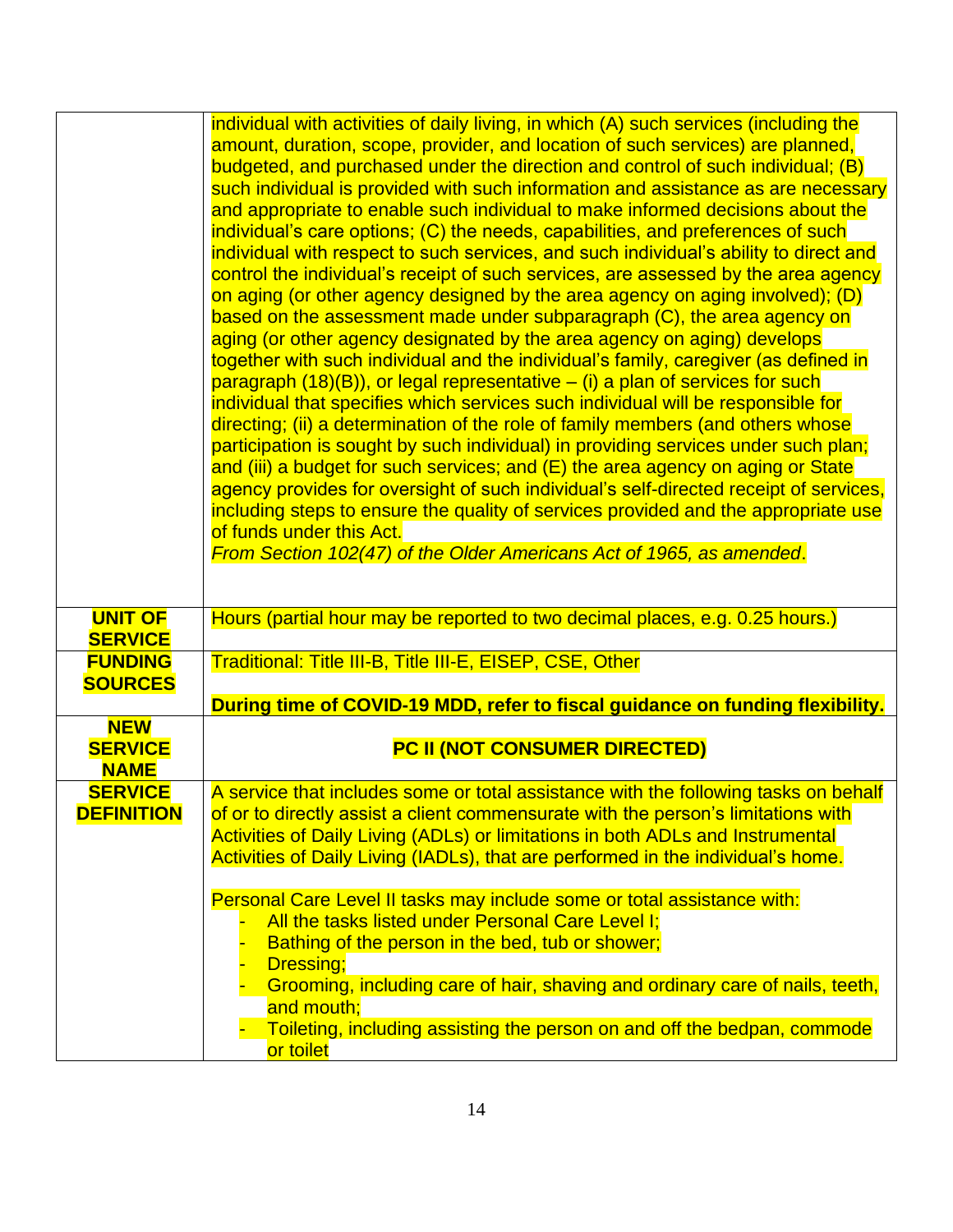|                                  | Walking, beyond that provided by durable medical equipment, within the<br>home and outside the home;<br>Transferring from bed to chair or wheelchair;<br>Turning and positioning;<br>Preparation of meals in accordance with modified diets, including low<br>sugar, low fat, low salt and low residue diet;<br>Feeding;<br>Administration of medication by the client, including prompting the client of<br>time, identifying the medication for the client, bringing the medication and<br>any necessary supplies or equipment to the client, opening the container<br>for the client, positioning the client for the medication and administration,<br>disposing of used supplies and materials and storing the medication<br>properly;<br><b>Providing routine skin care;</b><br>Using medical supplies and equipment such as walkers and wheelchairs;<br><b>Changing simple dressings.</b> |
|----------------------------------|-------------------------------------------------------------------------------------------------------------------------------------------------------------------------------------------------------------------------------------------------------------------------------------------------------------------------------------------------------------------------------------------------------------------------------------------------------------------------------------------------------------------------------------------------------------------------------------------------------------------------------------------------------------------------------------------------------------------------------------------------------------------------------------------------------------------------------------------------------------------------------------------------|
| <b>UNIT OF</b><br><b>SERVICE</b> | Hours (partial hour may be reported to two decimal places, e.g. 0.25 hours.)                                                                                                                                                                                                                                                                                                                                                                                                                                                                                                                                                                                                                                                                                                                                                                                                                    |
| <b>FUNDING</b><br><b>SOURCES</b> | <b>Traditional: Title III-B, Title III-E, EISEP, CSE, Other</b>                                                                                                                                                                                                                                                                                                                                                                                                                                                                                                                                                                                                                                                                                                                                                                                                                                 |
|                                  | During time of COVID-19 MDD, refer to fiscal guidance on funding flexibility.                                                                                                                                                                                                                                                                                                                                                                                                                                                                                                                                                                                                                                                                                                                                                                                                                   |

| <b>PRIOR</b><br><b>SERVICE</b><br><b>NAME</b> | <b>In-Home Contact and Support</b>                                                                                                                                                                                                                                                                                       |
|-----------------------------------------------|--------------------------------------------------------------------------------------------------------------------------------------------------------------------------------------------------------------------------------------------------------------------------------------------------------------------------|
| <b>UPDATE</b>                                 | This service type is divided into two service delivery models: Consumer Directed<br>In-home Contact and Support or In-home Contact and Support (not Consumer<br>directed).                                                                                                                                               |
| <b>NEW</b><br><b>SERVICE</b><br><b>NAME</b>   | <b>CONSUMER DIRECTED IN-HOME CONTACT &amp; SUPPORT</b>                                                                                                                                                                                                                                                                   |
| <b>SERVICE</b><br><b>DEFINITION</b>           | Services and activities, provided through the consumer-directed model, which are<br>designed to support to older people who are isolated because of physical and/or<br>cognitive limitations. These services are not defined separately elsewhere in the<br>standard definitions and may include but are not limited to: |
|                                               | Shopping Assistance – Shopping on behalf of an older person<br>Friendly Visiting - A scheduled visit to an older person to provide<br>socialization, recreation and the opportunity to observe and report the<br>person's condition and circumstances.                                                                   |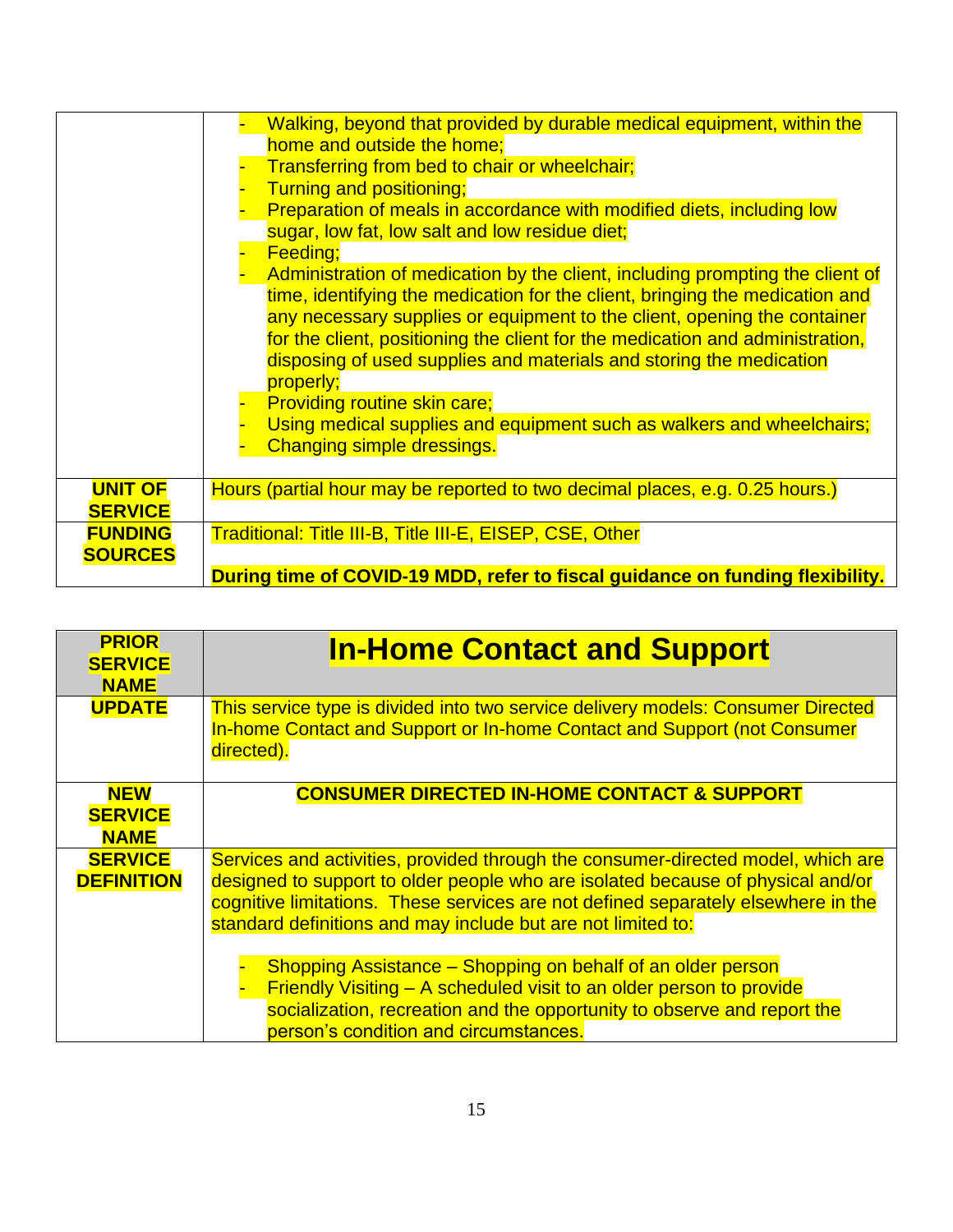|                | Telephone Reassurance (including automated systems) – Regularly                       |
|----------------|---------------------------------------------------------------------------------------|
|                |                                                                                       |
|                | scheduled telephone contact with an older person with follow-up as                    |
|                | necessary and appropriate.                                                            |
|                | Supervision - Services provided in the home to monitor, guide and oversee             |
|                | the older person's actions and activities. Supervision services funded by             |
|                | <b>EISEP or III-E as respite for a client's informal caregivers "paid</b>             |
|                | supervision."                                                                         |
|                | Other services - Provided in the home to support the person including                 |
|                |                                                                                       |
|                | house cleaning, laundry service, bill paying/other essential errands, items           |
|                | provided on loan such as assistive devices                                            |
|                | In Home Contact & Support may be performed in non-traditional (i.e. consumer          |
|                | directed) model.                                                                      |
|                |                                                                                       |
|                |                                                                                       |
|                |                                                                                       |
|                | <b>Consumer Directed Definition:</b> An approach to providing services (including     |
|                | programs, benefits, supports, and technology) under OAA intended to assist an         |
|                | individual with activities of daily living, in which (A) such services (including the |
|                | amount, duration, scope, provider, and location of such services) are planned,        |
|                | budgeted, and purchased under the direction and control of such individual; (B)       |
|                | such individual is provided with such information and assistance as are necessary     |
|                | and appropriate to enable such individual to make informed decisions about the        |
|                | individual's care options; (C) the needs, capabilities, and preferences of such       |
|                | individual with respect to such services, and such individual's ability to direct and |
|                |                                                                                       |
|                | control the individual's receipt of such services, are assessed by the area agency    |
|                | on aging (or other agency designed by the area agency on aging involved); (D)         |
|                | based on the assessment made under subparagraph (C), the area agency on               |
|                | aging (or other agency designated by the area agency on aging) develops               |
|                | together with such individual and the individual's family, caregiver (as defined in   |
|                | paragraph $(18)(B)$ , or legal representative $-$ (i) a plan of services for such     |
|                | individual that specifies which services such individual will be responsible for      |
|                |                                                                                       |
|                | directing; (ii) a determination of the role of family members (and others whose       |
|                | participation is sought by such individual) in providing services under such plan;    |
|                | and (iii) a budget for such services; and (E) the area agency on aging or State       |
|                | agency provides for oversight of such individual's self-directed receipt of services, |
|                | including steps to ensure the quality of services provided and the appropriate use    |
|                | of funds under this Act.                                                              |
|                | From Section 102(47) of the Older Americans Act of 1965, as amended.                  |
| <b>UNIT OF</b> | <b>Contact</b>                                                                        |
| <b>SERVICE</b> |                                                                                       |
| <b>FUNDING</b> | Traditional: Title III-B, Title IIIC-1, Title IIIC-2, Title III-E, CSE, WIN, Other    |
| <b>SOURCES</b> |                                                                                       |
|                |                                                                                       |
|                | During time of COVID-19 MDD, refer to fiscal guidance on funding flexibility.         |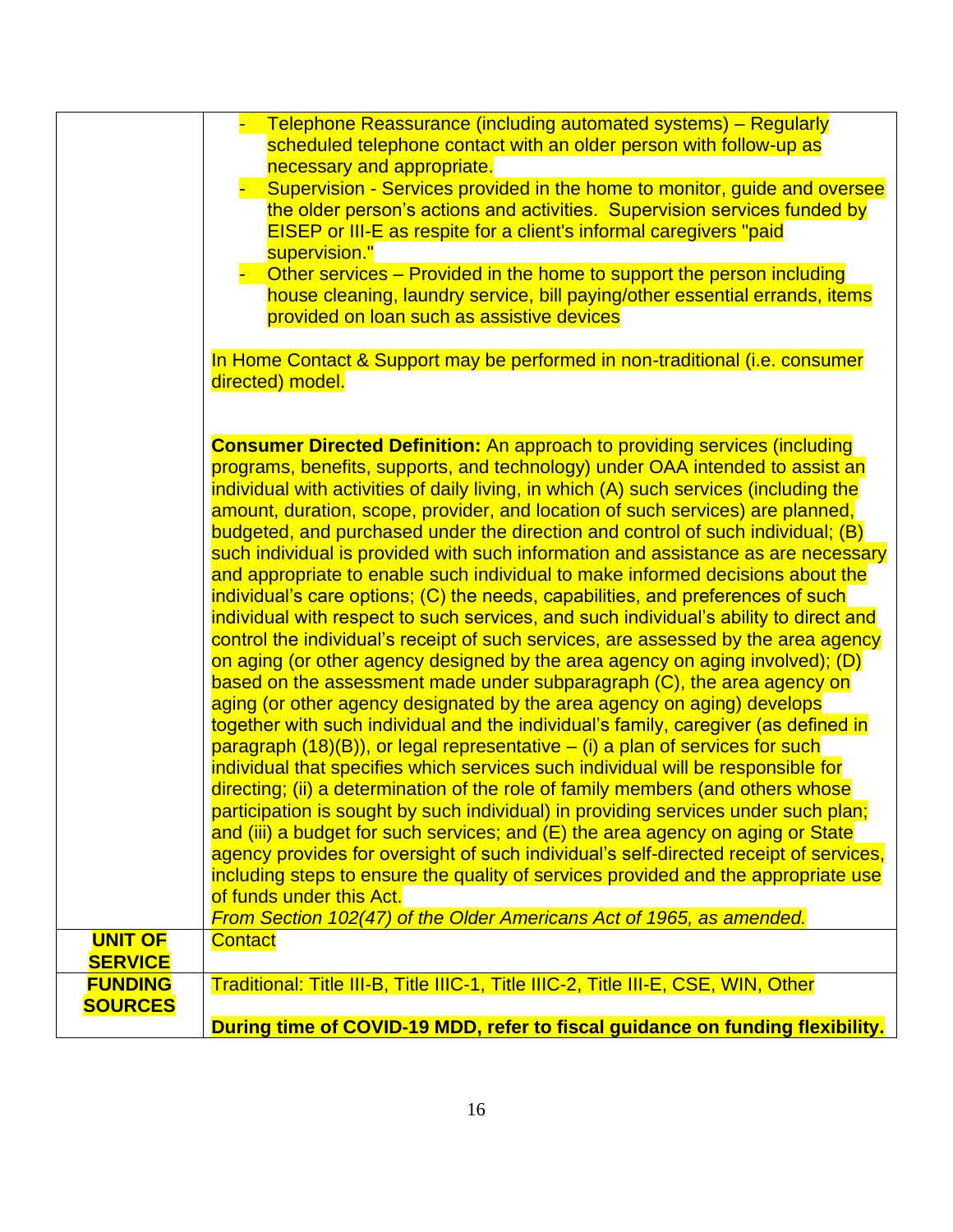| <b>NEW</b><br><b>SERVICE</b><br><b>NAME</b> | <b>IN-HOME CONTACT &amp; SUPPORT (NOT CONSUMER DIRECTED)</b>                                                                                                                                                                                                                                                                                                                                                                                                                                               |
|---------------------------------------------|------------------------------------------------------------------------------------------------------------------------------------------------------------------------------------------------------------------------------------------------------------------------------------------------------------------------------------------------------------------------------------------------------------------------------------------------------------------------------------------------------------|
| <b>SERVICE</b><br><b>DEFINITION</b>         | Services and activities designed to provide support to older people who are<br>isolated because of physical and/or cognitive limitations. These services are not<br>defined separately elsewhere in the standard definitions and may include but are<br>not limited to:                                                                                                                                                                                                                                    |
|                                             | Shopping Assistance – Shopping on behalf of an older person<br>Friendly Visiting - A scheduled visit to an older person to provide<br>socialization, recreation and the opportunity to observe and report the<br>person's condition and circumstances.<br>Telephone Reassurance (including automated systems) - Regularly<br>scheduled telephone contact with an older person with follow-up as<br>necessary and appropriate.<br>Supervision - Services provided in the home to monitor, guide and oversee |
|                                             | the older person's actions and activities. Supervision services funded by<br>EISEP or III-E as respite for a client's informal caregivers "paid<br>supervision."<br>Other services – Provided in the home to support the person including<br>house cleaning, laundry service, bill paying/other essential errands, items<br>provided on loan such as assistive devices                                                                                                                                     |
|                                             | In Home Contact & Support may be performed in non-traditional (i.e. not<br>consumer directed) model.                                                                                                                                                                                                                                                                                                                                                                                                       |
| <b>UNIT OF</b><br><b>SERVICE</b>            | <b>Contact</b>                                                                                                                                                                                                                                                                                                                                                                                                                                                                                             |
| <b>FUNDING</b><br><b>SOURCES</b>            | Traditional: Title III-B, Title IIIC-1, Title IIIC-2, Title III-E, EISEP, CSE, WIN, Other<br>During time of COVID-19 MDD, refer to fiscal guidance on funding flexibility.                                                                                                                                                                                                                                                                                                                                 |

| <b>PRIOR</b>                                |                                                                                                                                                                                                                                                                                                                                                                                                                       |
|---------------------------------------------|-----------------------------------------------------------------------------------------------------------------------------------------------------------------------------------------------------------------------------------------------------------------------------------------------------------------------------------------------------------------------------------------------------------------------|
| <b>SERVICE</b><br><b>NAME</b>               | <b>Caregiver Services</b>                                                                                                                                                                                                                                                                                                                                                                                             |
| <b>UPDATE</b>                               | This service type is divided into three specific categories: Caregiver Counseling,<br><b>Caregiver Support Groups, and Caregiver Training.</b>                                                                                                                                                                                                                                                                        |
| <b>NEW</b><br><b>SERVICE</b><br><b>NAME</b> | <b>CAREGIVER COUNSELING</b>                                                                                                                                                                                                                                                                                                                                                                                           |
| <b>SERVICE</b><br><b>DEFINITION</b>         | A service designed to support caregivers and assist them in their decision-making<br>and problem solving. Counselors are service providers that are degreed and/or<br>credentialed, trained to work with older adults and families and specifically to<br>understand and address the complex physical, behavioral and emotional<br>problems related to their caregiver roles. This includes counseling to individuals |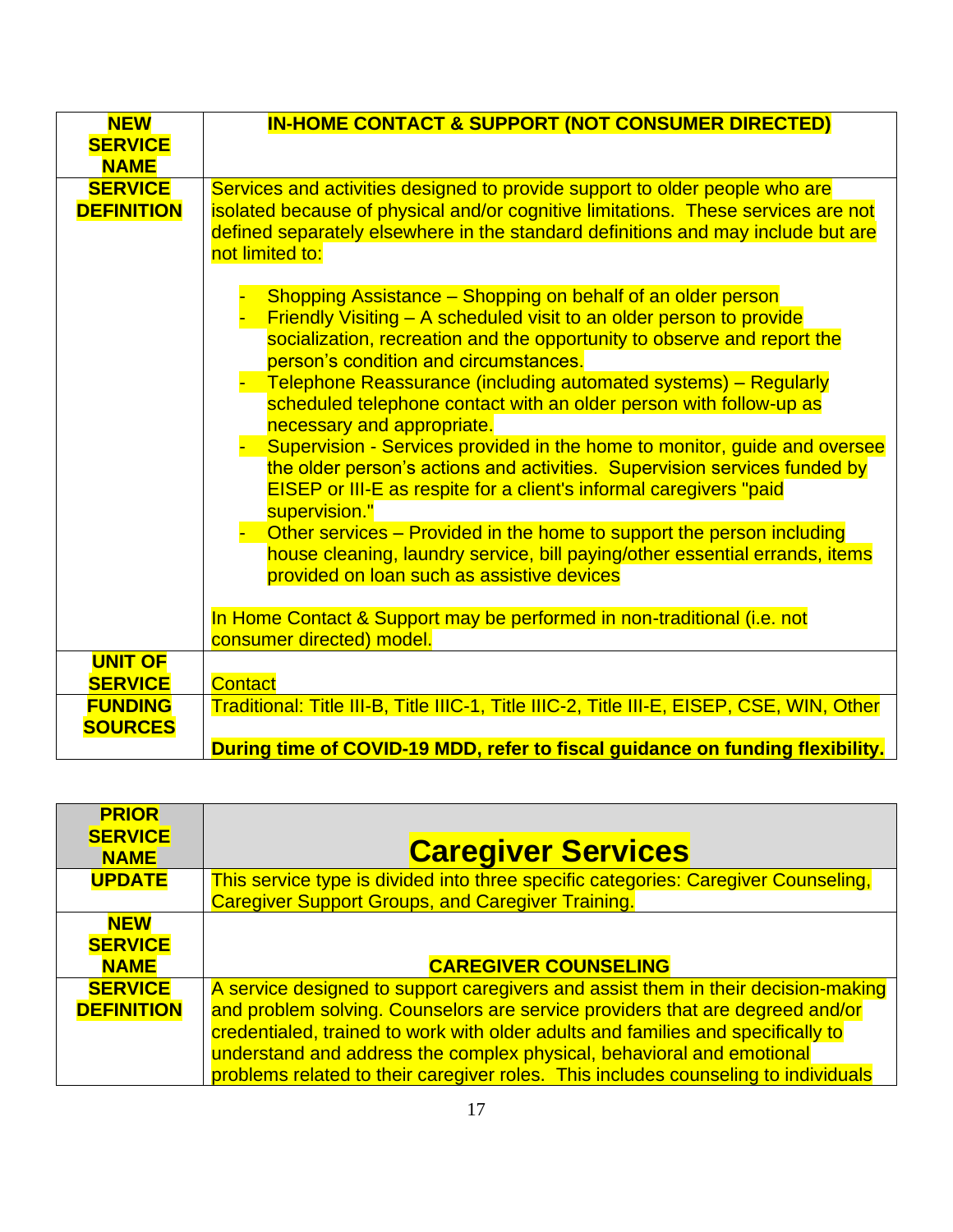|                                             | or group sessions. Counseling is a separate function apart from support group<br>activities or training (see definitions for these services).                                                                                                                                                                                                                                                                                                                                                                                                                                                                                                                                                                                                                            |
|---------------------------------------------|--------------------------------------------------------------------------------------------------------------------------------------------------------------------------------------------------------------------------------------------------------------------------------------------------------------------------------------------------------------------------------------------------------------------------------------------------------------------------------------------------------------------------------------------------------------------------------------------------------------------------------------------------------------------------------------------------------------------------------------------------------------------------|
| <b>UNIT OF</b>                              | Each participant of a group or individual session receives one unit of service.                                                                                                                                                                                                                                                                                                                                                                                                                                                                                                                                                                                                                                                                                          |
| <b>SERVICE</b>                              |                                                                                                                                                                                                                                                                                                                                                                                                                                                                                                                                                                                                                                                                                                                                                                          |
| <b>FUNDING</b>                              | Traditional: Title III-B, Title III-E, CSE, CSI, CRC, Other                                                                                                                                                                                                                                                                                                                                                                                                                                                                                                                                                                                                                                                                                                              |
| <b>SOURCES</b>                              |                                                                                                                                                                                                                                                                                                                                                                                                                                                                                                                                                                                                                                                                                                                                                                          |
|                                             | During time of COVID-19 MDD, refer to fiscal guidance on funding flexibility.                                                                                                                                                                                                                                                                                                                                                                                                                                                                                                                                                                                                                                                                                            |
| <b>NEW</b><br><b>SERVICE</b><br><b>NAME</b> | <b>CAREGIVER SUPPORT GROUPS</b>                                                                                                                                                                                                                                                                                                                                                                                                                                                                                                                                                                                                                                                                                                                                          |
| <b>SERVICE</b><br><b>DEFINITION</b>         | A service that is led by a trained individual, moderator, or professional, as<br>required by state policy, to facilitate caregivers to discuss their common<br>experiences and concerns and develop a mutual support system. Support<br>groups are typically held on a regularly scheduled basis and may be conducted in<br>person, over the telephone, or online. For the purposes of Title III-E funding,<br>caregiver support groups would not include "caregiver education groups," "peer-<br>to-peer support groups," or other groups primarily aimed at teaching skills or<br>meeting on an informal basis without a facilitator that possesses training and/or<br>credentials as required by state policy. (See also definitions for training and<br>counseling). |
| <b>UNIT OF</b><br><b>SERVICE</b>            | Each participant of a group session receives one unit of service.                                                                                                                                                                                                                                                                                                                                                                                                                                                                                                                                                                                                                                                                                                        |
| <b>FUNDING</b>                              | Traditional: Title III-B, Title III-E, CSE, CSI, CRC, Other                                                                                                                                                                                                                                                                                                                                                                                                                                                                                                                                                                                                                                                                                                              |
| <b>SOURCES</b>                              |                                                                                                                                                                                                                                                                                                                                                                                                                                                                                                                                                                                                                                                                                                                                                                          |
|                                             | During time of COVID-19 MDD, refer to fiscal guidance on funding flexibility.                                                                                                                                                                                                                                                                                                                                                                                                                                                                                                                                                                                                                                                                                            |
| <b>NEW</b><br><b>SERVICE</b><br><b>NAME</b> | <b>CAREGIVER TRAINING</b>                                                                                                                                                                                                                                                                                                                                                                                                                                                                                                                                                                                                                                                                                                                                                |
| <b>SERVICE</b><br><b>DEFINITION</b>         | A service that provides family caregivers with instruction to improve knowledge<br>and performance of specific skills relating to their caregiving roles and<br>responsibilities. Skills may include activities related to health, nutrition, and<br>financial management; providing personal care; and communicating with health<br>care providers and other family members. Training may include use of evidence-<br>based programs; be conducted in-person or on-line, and be provided in individual<br>or group settings.                                                                                                                                                                                                                                            |
| <b>UNIT OF</b><br><b>SERVICE</b>            | Each participant of a group or individual session receives one unit of service                                                                                                                                                                                                                                                                                                                                                                                                                                                                                                                                                                                                                                                                                           |
| <b>FUNDING</b>                              | Traditional: Title III-B, Title III-E, CSE, CSI, CRC, Other                                                                                                                                                                                                                                                                                                                                                                                                                                                                                                                                                                                                                                                                                                              |
| <b>SOURCES</b>                              |                                                                                                                                                                                                                                                                                                                                                                                                                                                                                                                                                                                                                                                                                                                                                                          |
|                                             | During time of COVID-19 MDD, refer to fiscal guidance on funding flexibility.                                                                                                                                                                                                                                                                                                                                                                                                                                                                                                                                                                                                                                                                                            |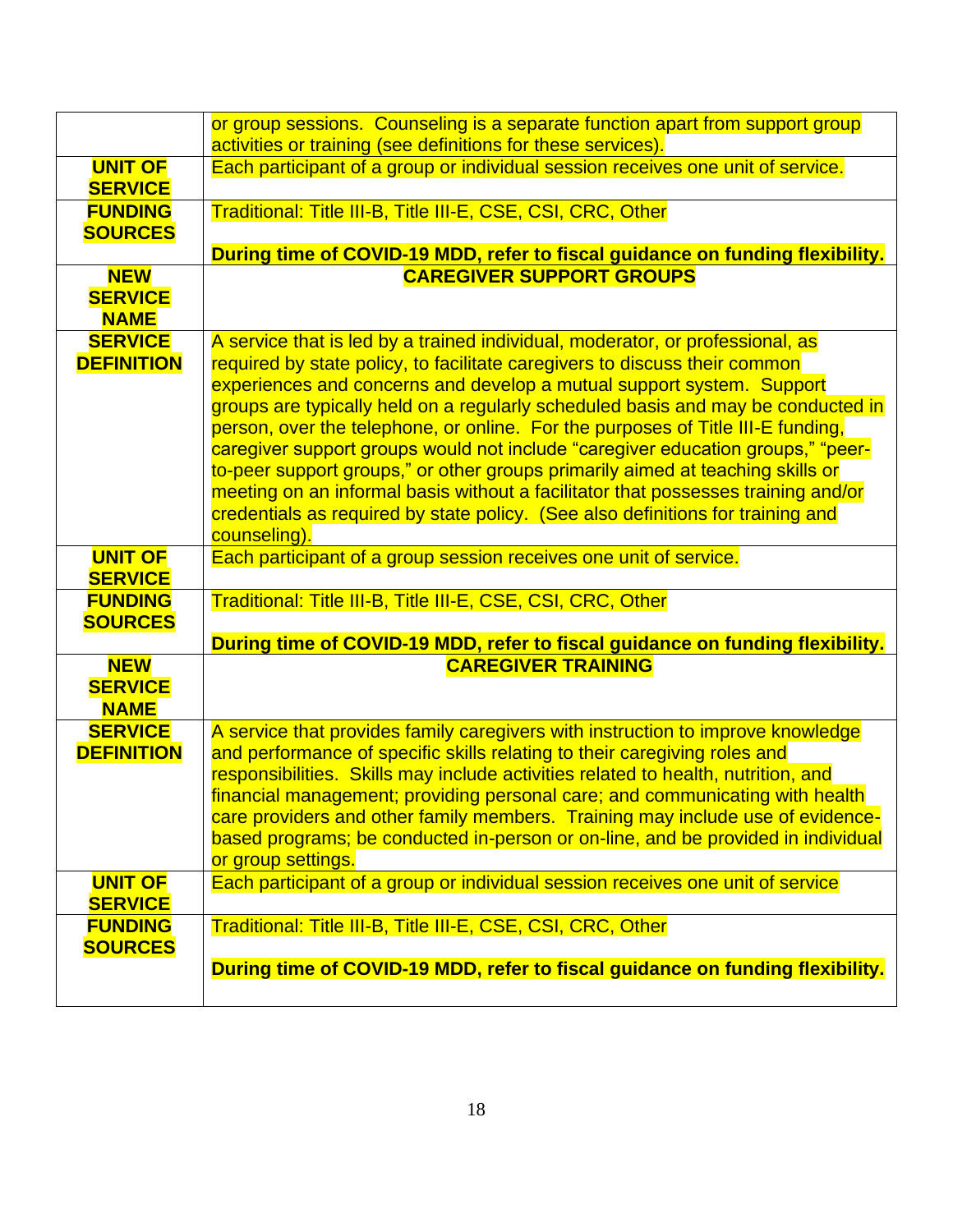| <b>NEW SERVICE NAME</b>             | <b>CONSUMABLE SUPPLIES</b>                                                                                                                                                                                                                                                                                                                                                                                          |
|-------------------------------------|---------------------------------------------------------------------------------------------------------------------------------------------------------------------------------------------------------------------------------------------------------------------------------------------------------------------------------------------------------------------------------------------------------------------|
| <b>SERVICE</b><br><b>DEFINITION</b> | Purchase of consumable supplies or material aid to meet basic<br>necessities to benefit older adult and/or their family caregiver. The<br>supplies or material may include, for example, groceries, cleaning<br>supplies, masks, gloves, continence items, personal hygiene supplies<br>(including soap, toothpaste, toilet paper, sanitary wipes, incontinence<br>supplies), cell phone access or internet access. |
|                                     | Note: This is to report an instance of purchasing groceries, supplies,<br>cell phone access or internet access or other items with program<br>funds. For reporting the delivery, please also see In-Home Contact<br>and Support.                                                                                                                                                                                    |
| <b>UNIT OF</b><br><b>SERVICE</b>    | <b>Activity</b>                                                                                                                                                                                                                                                                                                                                                                                                     |
| <b>FUNDING</b><br><b>SOURCES</b>    | Traditional: Title III-B, Title III-E, EISEP, CSE, Other<br>During time of COVID-19 MDD, refer to fiscal guidance on<br>funding flexibility.                                                                                                                                                                                                                                                                        |

| <b>PRIOR</b><br><b>SERVICE</b><br><b>NAME</b> | <b>Other Services Information</b>                                                                                                                                                                                                                                                             |
|-----------------------------------------------|-----------------------------------------------------------------------------------------------------------------------------------------------------------------------------------------------------------------------------------------------------------------------------------------------|
| <b>UPDATE</b>                                 | This service was previously used to report caregiver related Public Info and<br>Education. To avoid confusion, NYSOFA retitled this service name to Other<br><b>Services Information: Caregiver Information (Public)</b> for future caregiver<br>related Public Info and Education reporting. |
| <b>NEW</b><br><b>SERVICE</b><br><b>NAME</b>   | <b>OTHER SERVICE INFORMATION: CAREGIVER INFORMATION (PUBLIC)</b>                                                                                                                                                                                                                              |
| <b>SERVICE</b><br><b>DEFINITION</b>           | A public and media activity that conveys information to caregivers about available<br>services, which can include an in-person interactive presentation to the public; a<br>booth/exhibit at a fair, conference, or other public event; and a radio, TV, or Web<br>site event.                |
|                                               | Unlike Information and Assistance, this service is not tailored to the needs of the<br>individual caregiver.                                                                                                                                                                                  |
| <b>UNIT OF</b><br><b>SERVICE</b>              | <b>Activity/Event</b>                                                                                                                                                                                                                                                                         |
| <b>FUNDING</b><br><b>SOURCES</b>              | Traditional: Title III-B, Title III-E, CSE, CSI, CRC, Other                                                                                                                                                                                                                                   |
|                                               | During time of COVID-19 MDD, refer to fiscal guidance on funding flexibility.                                                                                                                                                                                                                 |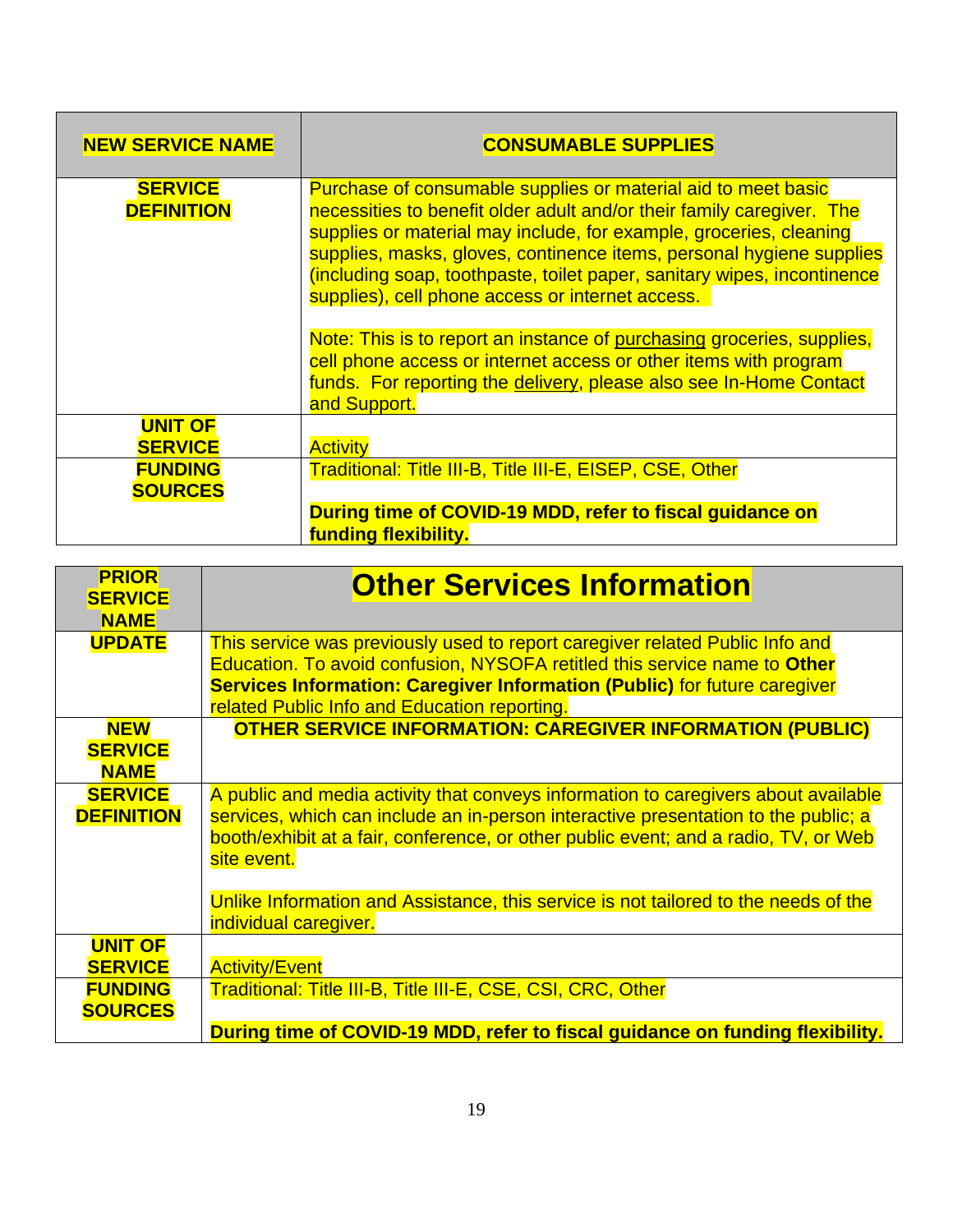## **Other Services Provided by the Area Agency**

*(Enter these services using the Other line in CAARS and the Other Code for client data and units)* 

The number of people served and units of service provided are reported in the electronic client files using the 600 series service codes. Expenditures for these service categories are aggregated and reported on the "Other" line when completing Part III, A Program, Services and Expenditure Breakdown. Expenditures should be the accrued total expenditures under each column. "Other" services may also include any unique local services.

## **Alzheimer's Services**

Services designed to provide support which may include counseling, information, etc. to the families/caregivers of elderly victims of Alzheimer's disease and related disorders with neurological and organic brain dysfunction.

Unit: Each participant of a group or individual session receives one unit of service.

## **Chore Services**

Assistance such as heavy housework, yard work or sidewalk maintenance.

Unit: One hour of service.

## **Counseling**

One-to-one relationship between an older person and a worker trained in counseling techniques. The service is designed to alleviate stress or anxiety and to help the client make appropriate choices and plans.

a. Psychosocial Counseling

Those counseling activities which will assist older persons in coping with the problems and stresses which interfere with normal health and social functioning.

b. Tax & Financial Counseling

Counseling provided to older persons on tax and financial matters.

c. Entitlements Counseling

Entitlements counseling includes assisting clients in the completion of applications for benefits. It also includes encouraging a client to accept an entitlement or benefit for which he or she is eligible. Unit: One hour of service.

## **Crime and Safety Program**

A program which provides elderly crime victims and potential crime victims with information designed to reduce the incidence and fear of crime.

#### Unit: **Each participant of a group or individual session receives one unit of service.**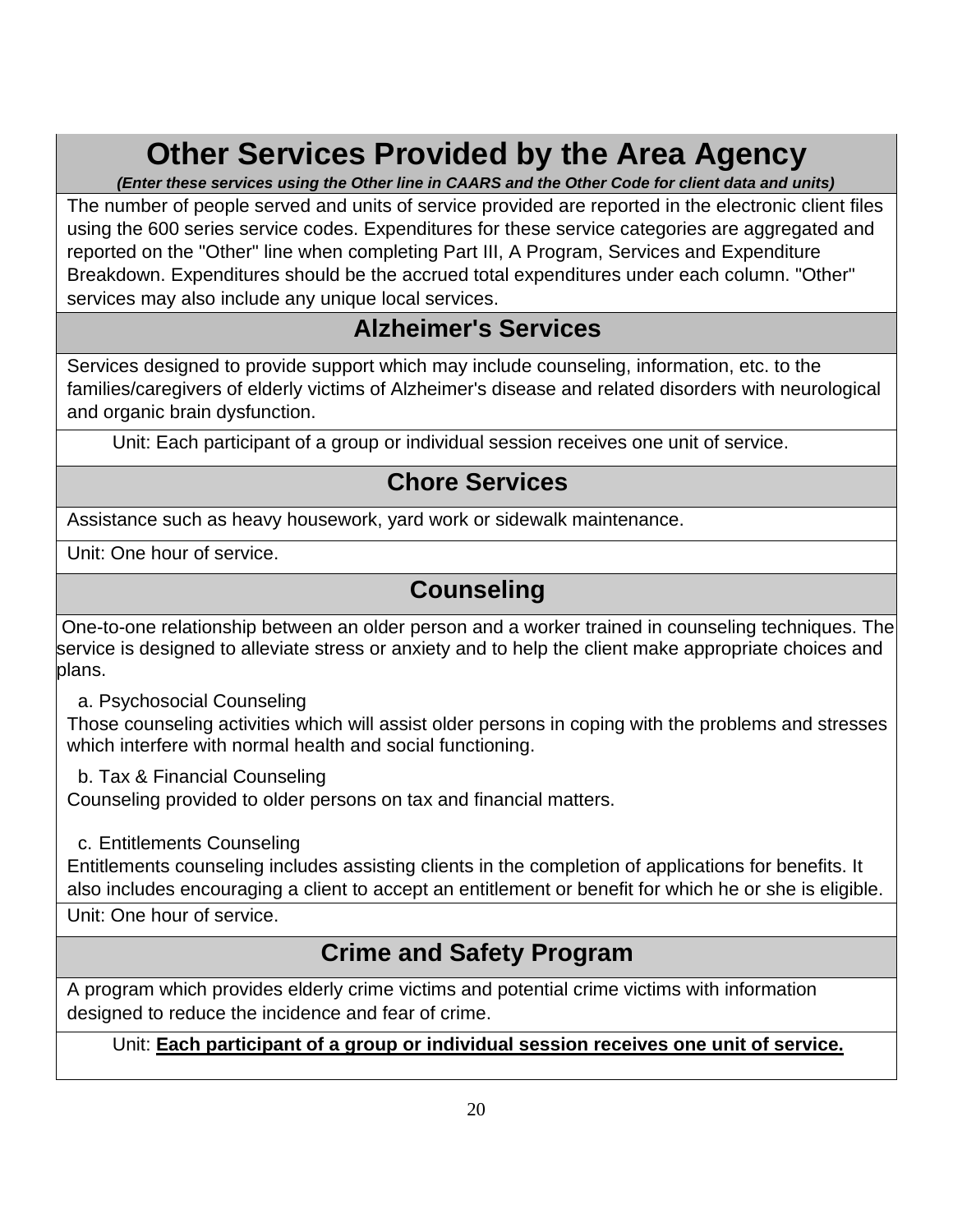## **Discount Program**

The preparation and issuance of an identification card which enables the card holder to receive a discount on goods and services offered by participating merchants.

Unit: Each card Issued.

## **Employment Related Services**

All activities which result in increased employment opportunities for older people, including recruitment of potential employees and employers, assessment of work experiences and skills, job counseling, subsidized employment, training for upgrading job seeking skills and training in new job skills, job development, job placement, referral services and supportive services. (Note: This does not include work by Title V Program enrollees unless they are directly involved in employment activities.)

Unit: One hour of service.

## **Energy Assistance**

Activities on behalf of a client to access regular benefits/additional benefits provided through the HEAP or Other funded activities, e.g., Department of State (DoS).

Unit: Completed activity.

## **Friendly Visiting**

An organized visit to homebound older persons providing socialization, recreation, and the opportunity to observe and report the client's condition and circumstances.

Unit: Each visit.

## **Group Respite**

Group respite is care or supervision provided in a group setting to individuals with frailty or disabilities on behalf of and in the absence of the caregiver, for providing caregivers with relief from the stress of caregiving. Group respite programs may provide a variety of services but minimally must provide socialization and appropriate snacks in a protective setting.

Unit: One hour of service, excluding travel time when serving more than one consumer at a time.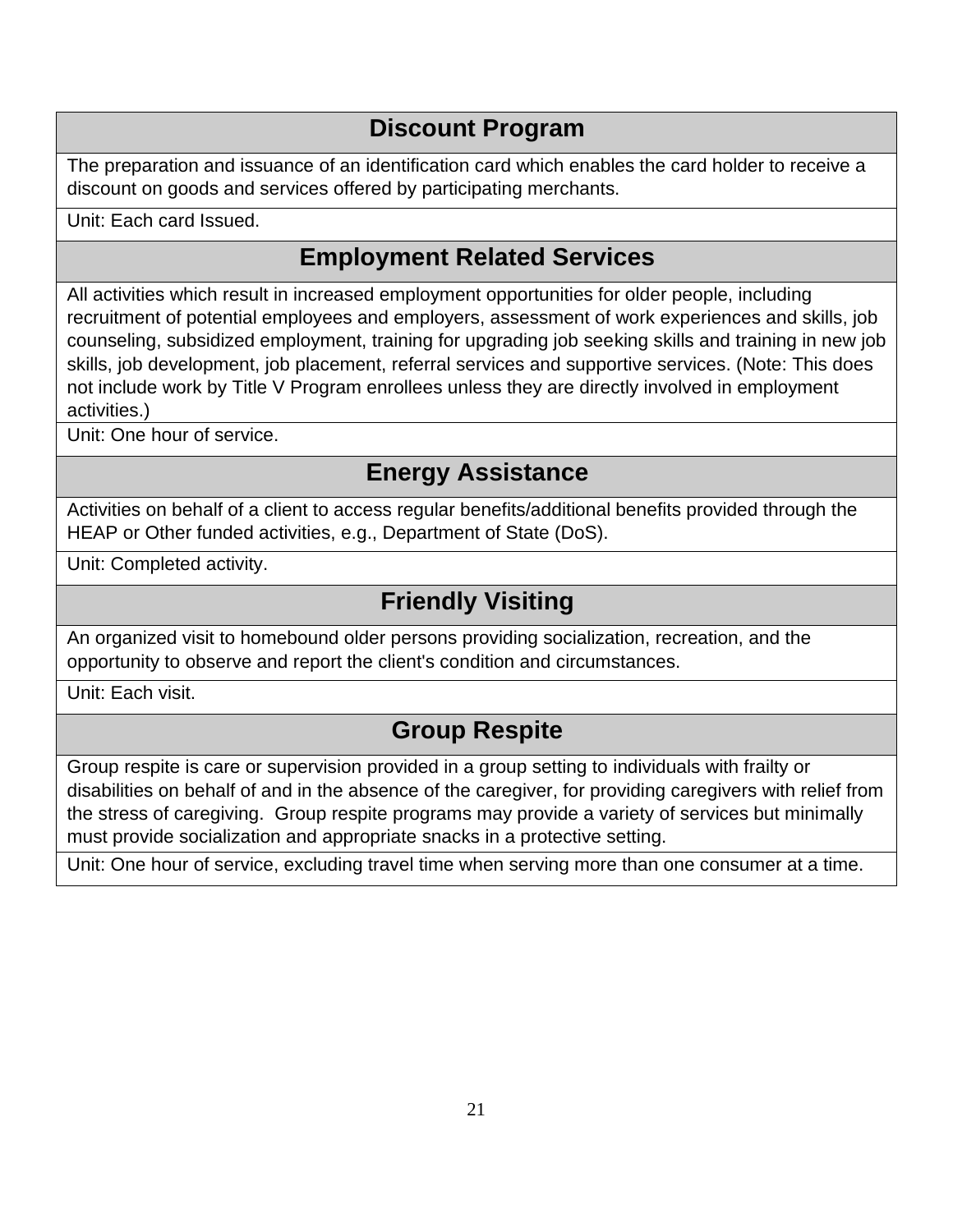## **New York Connects Information and Assistance Only**

## **NY Connects Information and Assistance ONLY**

The provision for NY Connects Information and Assistance has the following required elements:  $\Box$ **Must only be delivered by NY Connects trained staff as per NYSOFA requirements NYSOFA Information and Assistance Training.** 

**Serves all Long Term Services and Supports (LTSS) populations regardless of age or service system and regardless of income or payment source about LTSS options.** 

The provision for NY Connects Information and Assistance must include one or more of the following:

1. Core functions that include:

• Providing I & A about publicly and privately funded long term services and supports (LTSS)

• Conducting the No Wrong Door screening process, making linkages to supports as indicated.

• The identification of and/or research on necessary services and the provision of additional support directly to the individual about long term services and supports, and provide follow up and/or more assistance, as needed.

• Explanations about available services and supports, eligibility requirements, financial requirements for participation in programs, and provider/service contact information.

2. The provision of referral and/or assistance that is long term services and supports focused. The provision of assistance and/or referral can be a two-step process involving the initiation of a linkage between a client and a service provider, and follow up to determine whether the service has been or is being provided. Specifically, assistance and/or referral can include, but is not limited to;

• Referral and/or assistance with Medicaid and/or other public benefit applications, including My Benefits

Inter-connected with agencies that serve mutual consumer base for LTSS: i.e. Local Dept. of Social Services, NYS Department of Health.

3. Coordination with critical pathway providers and other helping professionals to assist with care transitions, and/or the provision of resources to providers during transitions across care settings.

Note: *While there are organizations that utilize an exclusive phone line for NY Connects, many NY Connects organizations use one main line to triage and direct all incoming calls. Regardless of the structure, the taking of a phone call on a stand-alone, NY Connects dedicated line or a shared line does not in itself identify the program or programs that are to respond to the needed service inquiry. For example, a phone call coming in a phone line or an in-person contact does not constitute a unit*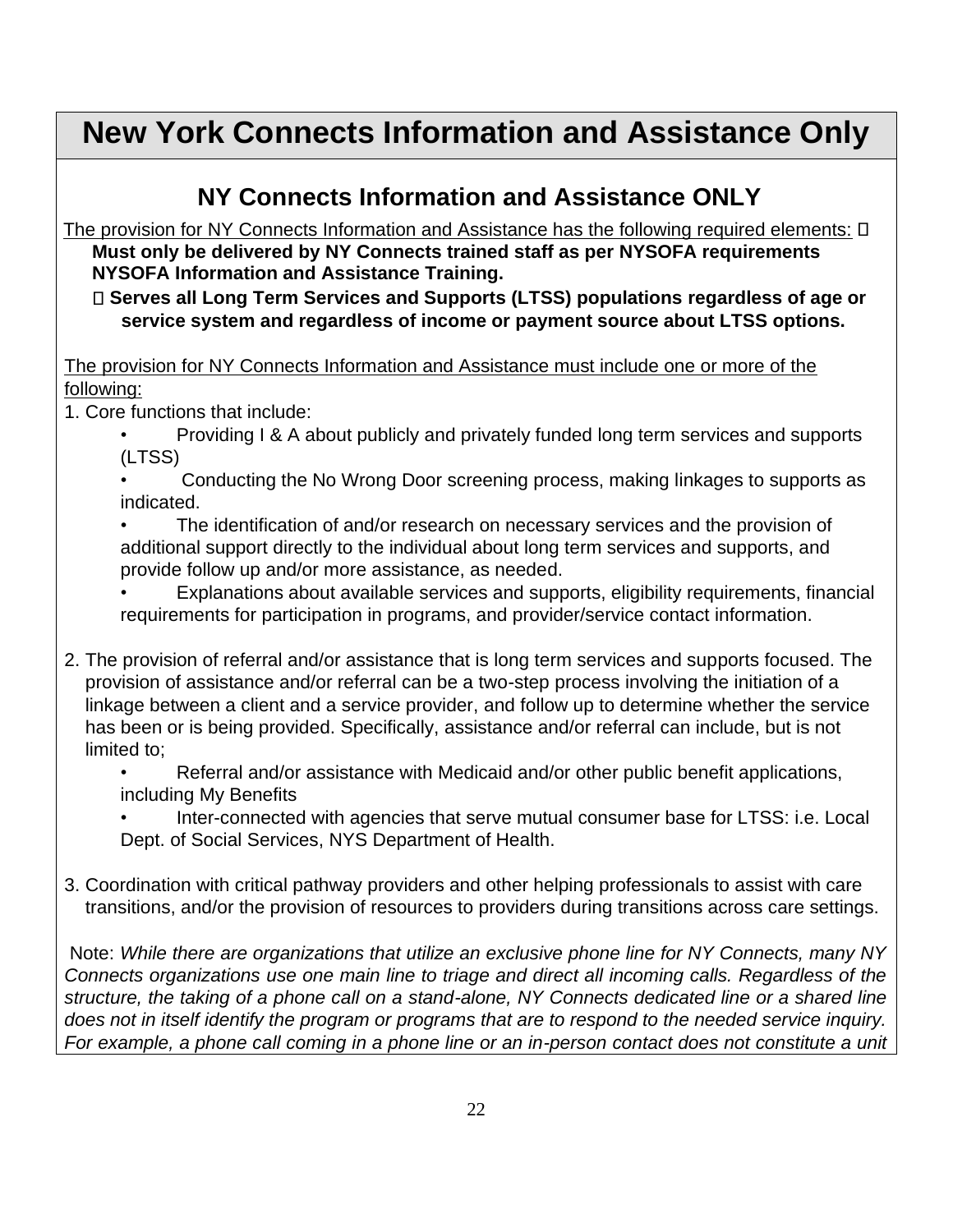*of service for either AAA Programs or NY Connects unless I&A (or a connection to another service) is provided.*

*When the caller identifies the purpose of the call, then a determination of the proper program routing or facility to respond can be made*

Unit: Each contact

**See current NY Connects reporting instruction PI, in particular the reporting tips, and the Quantitative Reporting instruction on the NYSOFA Budgeting and Reporting site.** *(Each contact will contain a minimum of at least one service provided/action taken and, could contain multiple services provided/actions taken. Consequently, it is important to accurately record all services provided/actions taken).*

**Funding Sources: NY Connects, Medicaid, NY Connects Expansion and Enhancement, IIIB, CSE, MIPPA**

## **Options Counseling**

Options Counseling is a person-centered process whereby individuals, family members and/or significant others are supported to develop a plan for addressing long term services and supports needs that aligns with their preferences, strengths, values, and needs.

It includes:

1) conducting a person-centered interview to discover what is important to and important for the individual, help them identify and weigh available options and make decisions,

2) assisting in developing a person-centered plan detailing the individual's decisions, immediate next steps and long term objectives,

3) assisting the individual to connect with public and privately funded services as needed, and;

4) following-up over time to ensure individuals are meeting their objectives and accessing desired services

Examples of situations associated with the Options Counseling category:

- Individuals with immediate long term care needs (e.g. after major life changing event);
- Individuals who are planning for future needs;
- Caregivers who need help in caring for their loved one;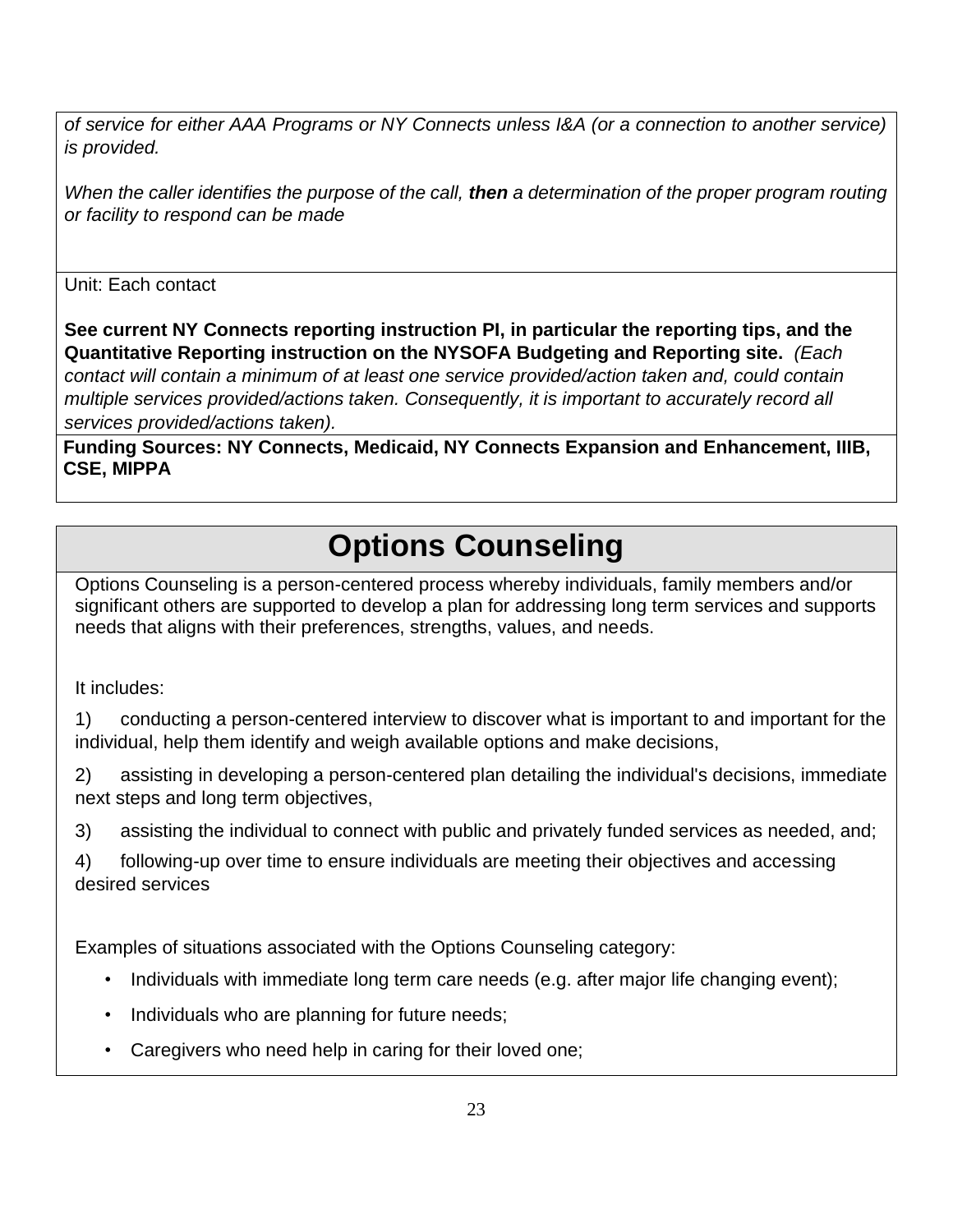• Individuals who are transitioning from one setting to another, such as from the hospital to their homes

Unit: Each contact

## **Public Information\Education**

A planned effort to provide consumers information about services, resources, and entitlements. Activities include the distribution of newsletters, flyers, pamphlets, and brochures, the use of mass media for news, features, public activities, and public speaking by a service representative.

Unit: Each activity or event or each distribution of printed Information.

### **Recreation**

Activities organized and scheduled through the Area Agency or its contractors which are designed to foster the health and social well-being of older persons through social interaction and satisfying use of free time. This service may include educational activities as well as sports, performing arts, games, and crafts.

Unit: One group session.

### **Referral**

A two-step process involving the initiation of a linkage between a client and a service provider and follow-up contact(s) determine whether the service has been or is being provided.

Unit: One contact made on behalf of an older person to link that person to a particular service either within or outside the agency and to follow-up on the provision of a service.

## **Residential Repair and Maintenance**

Repairs and activities to upgrade and/ or maintain housing for the elderly, including heavy cleaning.

Unit: One hour of service

## **Respite Care**

The provision of short-term substitute care and supervision of older individuals with functional impairments to offer their caregivers temporary rest and relief from caregiving responsibilities. (Note: Non-Institutional Respite refers to non-medical respite provided in a non-institutional setting.)

Unit: One hour of service, excluding travel time.

**Reporting clarification:** When a care receiver is provided a service as respite to an informal caregiver who regularly aids in these activities, the care receiver shall be given units of service under personal care level I and the care giver is given units under caregiver respite.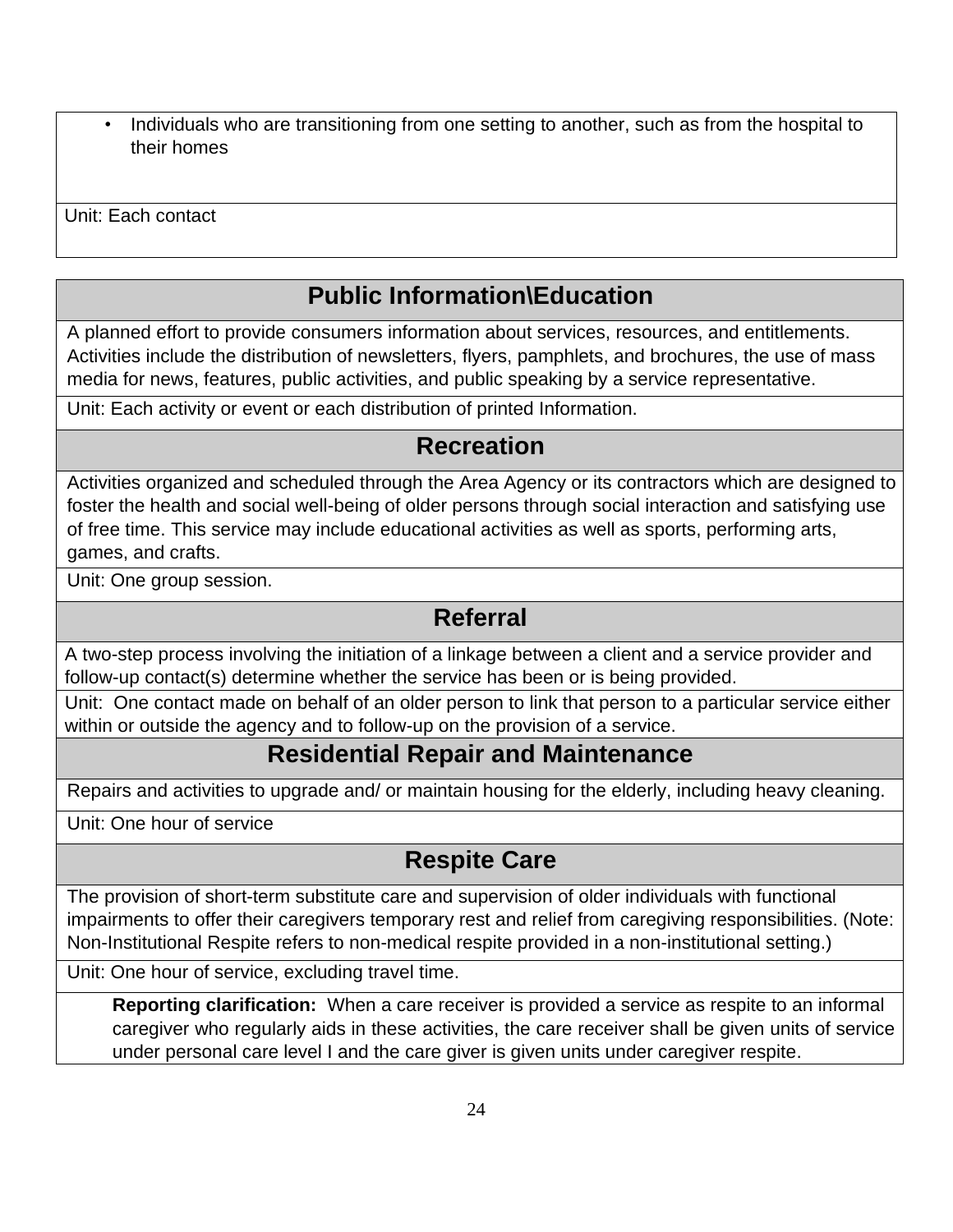## **Telephone Reassurance**

Phone calls made on a routine and organized basis to older persons for reducing isolation and ensuring health and safety.

Unit: One phone call

## **Weatherization**

Referrals to other Federal, State or Local programs for the application of weatherization/conservation measures to the home. (excluding residential repair)

Unit: Each referral

### **Title III-E Services**

*The following are service definitions for the Title III-E funded services. Note for reporting purposes both the Title III-E service as well as the Standard Service to which it applies must be reported.*

**Counseling, Support Groups & Training:** to assist caregivers in making decisions and solving problems relating to their care giving roles. Area Agencies are required to provide at least one of the components, but may provide all three. Note training events that do not require preregistration and are open to the public should be reported as Information.

Counseling, support groups and training refer to a range of individual and/or group services that are intended to assist caregivers in gaining knowledge and/or skills related to their care giving role. Counseling can take place on an individual basis or in a group setting for caregivers who are involved with the same care receiver.

There are many different types of counseling. Examples include individual or group counseling, mediation resolution, peer counseling, grief counseling. Local programs may develop/implement support groups, as well as facilitate/maintain them. They may be in-person, on-line and/or telephone support groups. Support groups may be designed for anyone in a care giving role or they may be for specific caregivers, e.g., caregivers caring for someone with a particular type of disease, e.g., Alzheimer's disease, Parkinson's disease, or based on the caregiver/care receiver relationship, e.g., spouse, child. They may be educational and/or supportive and sharing, long term or short term. Training programs may be delivered in one session or in a series, the duration may vary from an hour to a full day or longer, and cover numerous topics that can help and support the caregiver in their care giving capacity, e.g., skills related to assisting care receivers with activities of daily living, legal issues, e.g., power of attorney, living wills, managing difficult behaviors, nutrition, health/wellness, e.g., stress reduction exercises.

Standard Service: Caregiver Services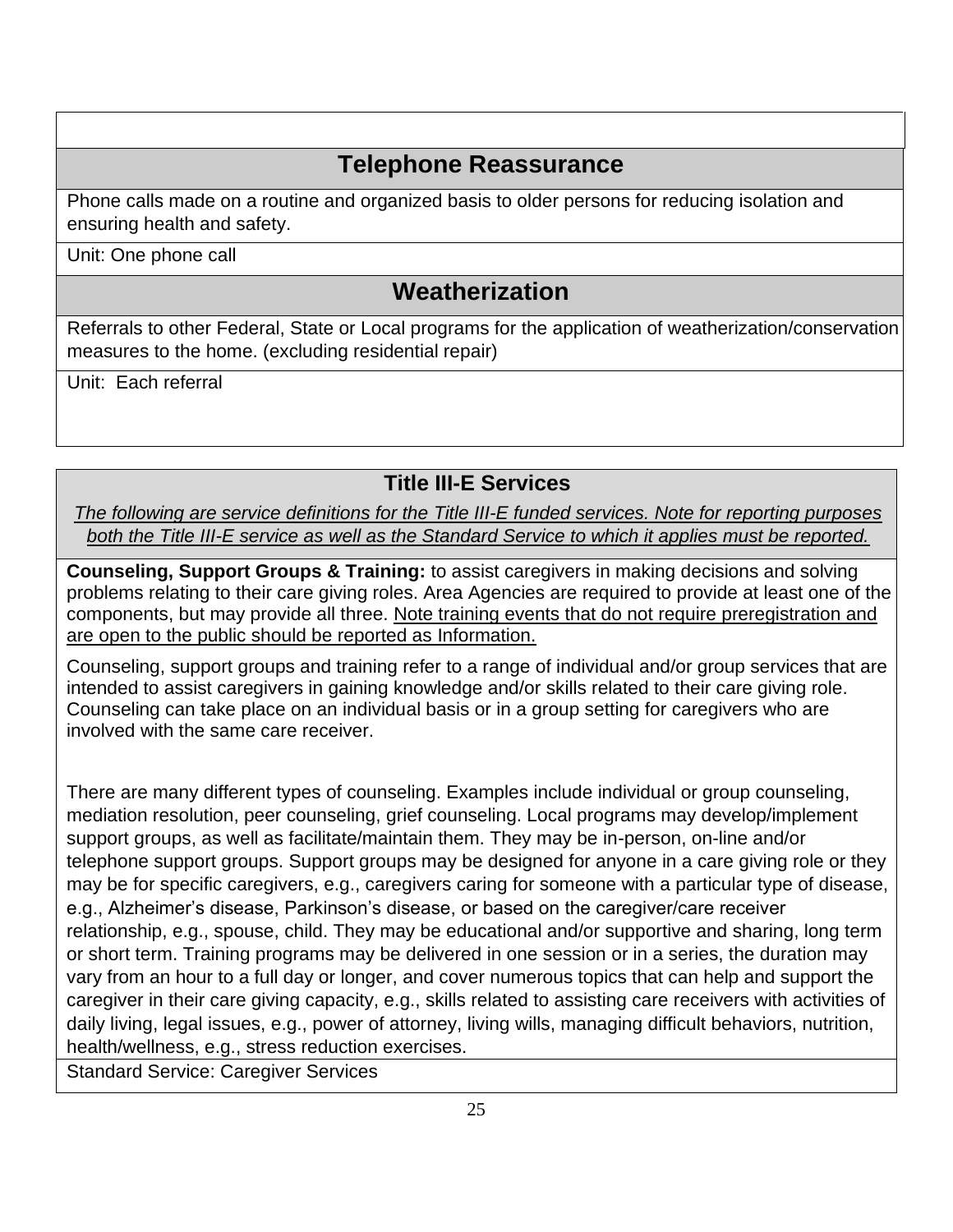#### Unit of Service: **Each participant of a group or individual session receives one unit of service.**

**Respite:** Respite care to give caregivers a break and temporarily relieve them from their caregiving responsibilities. Respite care is temporary and provides substitute supports or living arrangements to allow for a brief period of relief or rest for caregivers. It can take the form of in-home respite (e.g., personal care level I or level II, home health aide or supervision/ companion), adult day services (social adult day care or adult day health care) or overnight respite (e.g., in nursing home, adult home, assisted living facility.)

Respite is designed to provide relief to the caregiver, while at the same time providing direct services to the care recipient. Thus it must meet the needs of both the caregiver and the care receiver. To be responsive to the varying needs, circumstances and preferences of caregivers, it is beneficial to have different types of respite available.

In order for the caregiver to be eligible for respite under the program, the care receiver must be frail as defined in the Older Americans Act. This means that the care receiver is unable to perform at least two activities of daily living without substantial human assistance, including verbal reminding, physical cueing or supervision . . . or due to a cognitive or mental impairment, requires substantial supervision because the individual behaves in a manner that poses a serious health or safety hazard to the individual or to another individual. [Sect. 102(22) (A) and (B)]

Standard Service: PC Level I, PC Level II, Home Health Aide, Adult Day Services, In-home Contact and Support--when in-home supervision and monitoring will be provided, Other--for those services not separately defined, e.g., overnight nursing home or adult home placement.

Unit of Service: One Hour

**Supplemental Services:** to complement the care provided by caregivers. Supplemental services are other services that are not the traditional standard caregiver services, to address the needs of the caregiver. Unlike the other 4 service components, supplemental services has a funding cap  $-$  a program may spend no more than 20% of its funding on supplemental services. By definition, supplemental services are meant to be flexible enhancements to caregiver support programs. Examples of supplemental services include such services as personal emergency response systems, assistive technology, home modifications, disposable supplies (e.g., incontinence supplies), nutrition services and transportation.

Similar to the requirements of Respite, to be eligible for supplemental services a caregiver must be caring for an older person who is defined as frail under the Older Americans Act. This means that the care receiver is unable to perform at least two activities of daily living without substantial human assistance, including verbal reminding, physical cueing or supervision . . . or due to a cognitive or mental impairment, requires substantial supervision because the individual behaves in a manner that poses a serious health or safety hazard to the individual or to another individual. [Sect. 102(22) (A) and (B).

Standard Service: Home Delivered Meals, Congregate Meals, Nutrition Counseling, Assisted Trans./Escort, Transportation, Legal Assistance, Nutrition Education, Personal Emergency Response Systems, Other--for those services not separately defined, e.g., home modifications, etc.

Unit of Service: Refer to applicable service definition above.